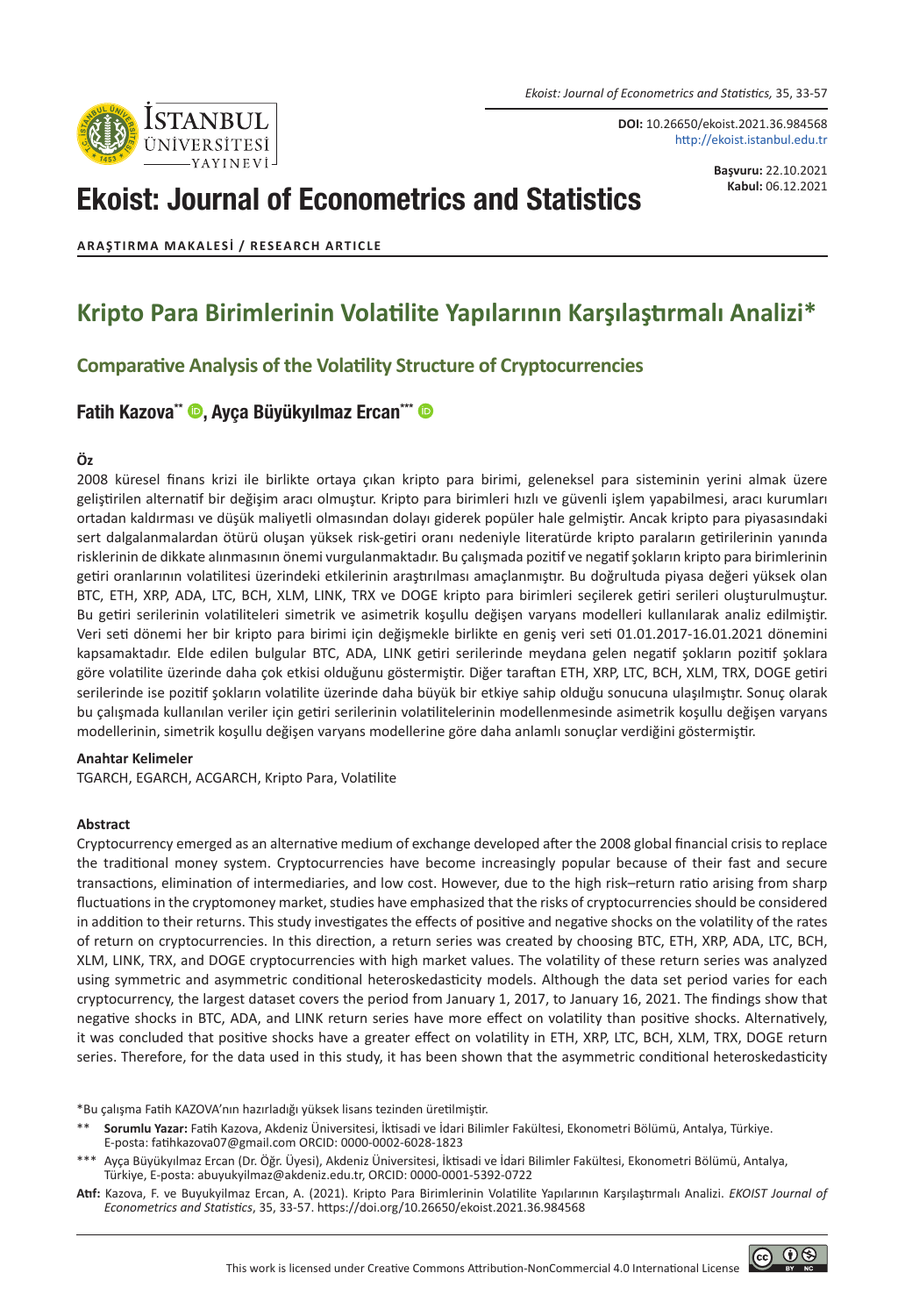models give more meaningful results than the symmetric conditional heteroskedasticity models in modeling the volatility of the return series.

#### **Keywords**

TGARCH, EGARCH, ACGARCH, Cryptocurrency, Volatility

## *Extended Summary*

The term blockchain was first used in an article published by Satoshi Nakamoto (2008). Blockchain can be defined as a system that keeps all transactions of the users of a system in the network through verification. The database of this system consists of controllable and reliable transactions composed of blocks. The concept of block can be expressed as the storage of data in the blockchain system. The emergence of the blockchain technology led to the creation of cryptocurrencies, which became increasingly popular because of their fast and secure transactions, elimination of middlemen, and low costs. Inflation rates increased, especially during the COVID-19 pandemic, with several countries increasing money printing. Therefore, the use of cryptocurrencies continues to increase because with limited total supply, cryptocurrencies such as Bitcoin are not affected by inflation. Although cryptocurrencies are not affected by inflation, they are highly volatile owing to several factors.

Financial time series can be analyzed using various methods. From a historical perspective, financial time series analyses have primarily used linear models. Over time, nonlinear models have been developed, considering that linear models are insufficient to explain the data. Various sub-models of nonlinear models have also been introduced to the literature in the process. Among these models, conditional heteroskedasticity models are frequently used. When it was first proposed, no successful results could be obtained because conditional heteroskedasticity models did not consider asymmetry. Therefore, conditional heteroskedasticity models that included asymmetry were developed. Better results are obtained by considering asymmetry in financial time series, because it is known that the effect of negative and positive shocks in financial time series returns on volatility is not always the same. This factor is considered with asymmetric models.

Several studies have used conditional heteroskedasticity models for analyzing volatility structures. In this study, cryptocurrencies, which are considered novel and significant part of the world money markets, are analyzed with conditional heteroskedasticity models. In this study, symmetric conditional heteroskedasticity models, such as Autoregressive Conditional Heteroskedasticity (ARCH), Generalized Autoregressive Conditional Heteroskedasticity (GARCH), Autoregressive Conditional Heteroskedasticity in Mean (ARCH-M), Generalized Autoregressive Conditional Heteroskedasticity in Mean (GARCH-M), and Integrated Generalized Autoregressive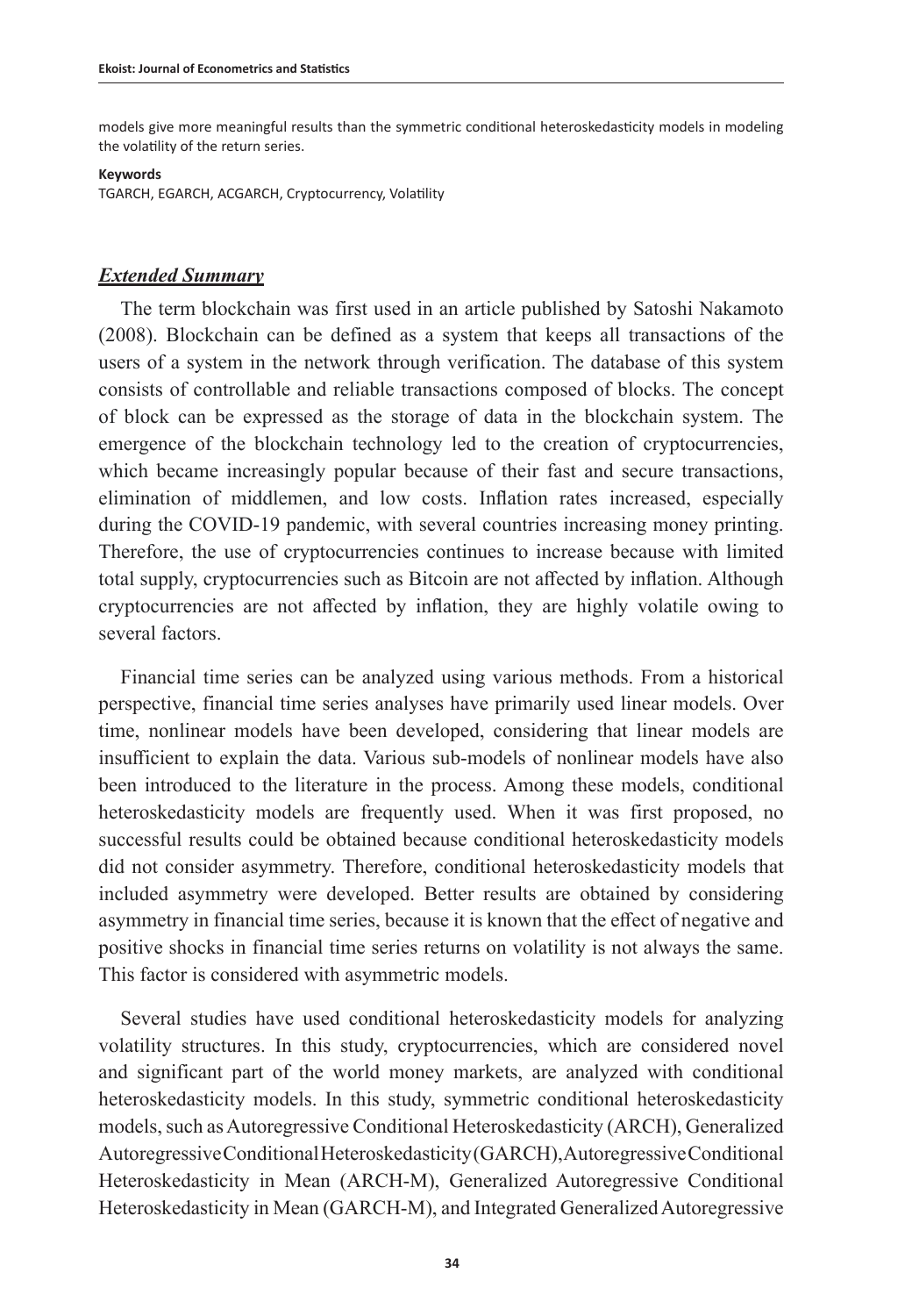Conditional Heteroskedasticity(IGARCH), and asymmetric models, such as The Exponential Generalized Autoregressive Conditional Heteroskedasticity (EGARCH), The Threshold Generalized Autoregressive Conditional Heteroskedasticity (TGARCH), The Asymmetric Power Autoregressive Conditional Heteroskedasticity (APARCH), and Asymmetric Component Generalized Autoregressive Conditional Heteroskedasticity (ACGARCH), are discussed. In this study, unit root test, Autoregressive Moving Average (ARMA) models and Autoregressive Conditional Heteroskedasticity Lagrange Multiplier (ARCH LM) test were applied, respectively. Then, using symmetric and asymmetric conditional heteroskedasticity models, the volatility of cryptocurrencies such as BTC, ETH, XRP, ADA, LTC, BCH, LINK, XLM, TRX, and DOGE were estimated. Depending on the estimations, the models that yielded significant results were evaluated according to the Akaike Information Criterion (AIC)and Schwarz Information Criterion (SIC) information criteria and Log Likelihood (LL) values.

In traditional linear regression models, it is assumed that the variance in the estimated model will be constant over time. However, it is seen that the error term variance can change over time due to use of variables such as stocks, inflation rate, cryptocurrencies, and exchange rates in financial time series. This is called the heteroskedasticity. To be able to analyze with conditional heteroskedasticity models, some steps should be followed. The first step is to test whether there is an autocorrelation problem in the data to be analyzed and to use  $ARMA(p,q)$  models if necessary. In the second step, the ARCH LM test is applied to the residuals by developing the mean equation to test the ARCH effect in the series. Finally, in the third step, if there is an ARCH effect in the residuals because of the ARCH LM test, the estimation is made using appropriate conditional heteroskedasticity models. After evaluating the estimation results of the established model, it should be revised if necessary. Conditional heteroskedasticity models are divided into symmetric and asymmetric. While symmetric models assume that positive and negative shocks on volatility have the same effect, asymmetric models are based on the assumption that this effect is different.

Among the models used in the study, better results were obtained with  $EGARCH(1,1), TGARCH(1,1), and ACGARCH(1,1) models. Thus, positive shocks$ have more effect on volatility in the ETH, XRP, LTC, BCH, XLM, TRX, and DOGE return series, while negative shocks have more effect on BTC, ADA, and LINK return series.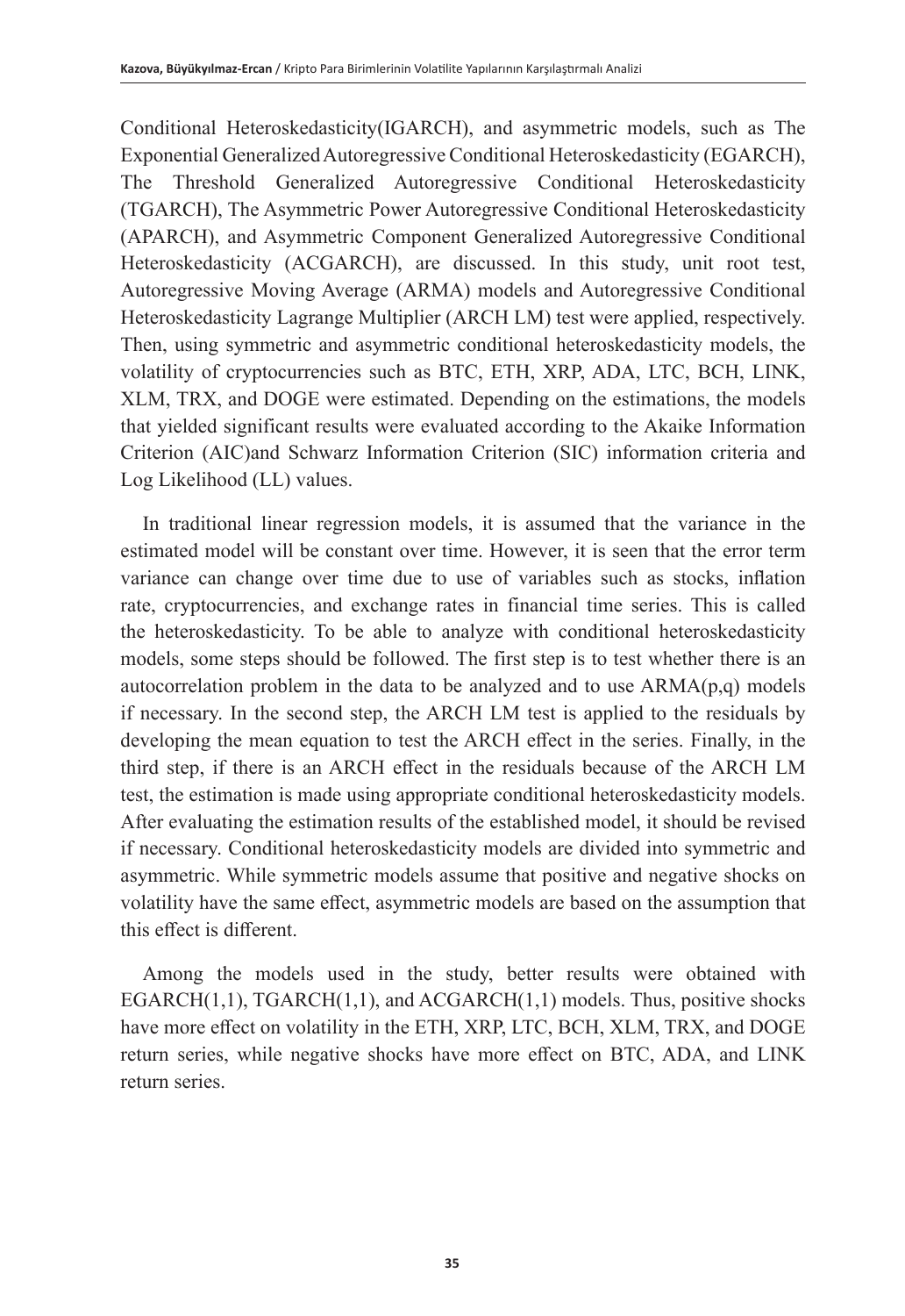## **Kripto Para Birimlerinin Volatilite Yapılarının Karşılaştırmalı Analizi**

Blockchain Türkçe ismiyle blok zinciri, dağıtılmış bir veri tabanını ifade etmektedir. Blok zinciri terimi ilk kez (Nakamoto, 2008) tarafından yayımlanan makalede kullanılmıştır. Blok zinciri, ağ içerisindeki sistemi kullanmakta olan kullanıcıların işlemlerinin tamamını doğrulama yolu ile tutan bir sistem olarak tanımlanabilir. Bu sistemin veri tabanı; bütünlüğüne güvenilir bloklardan meydana gelen, sorgulanabilir işlemlerden oluşmaktadır (Ünal ve Uluyol, 2020: 168). Dai, Zheng ve Zhang (2019) çalışmalarında blok kavramını, blok zinciri sistemindeki verilerin saklanması olarak tanımlamışlardır. Bu blok zinciri teknolojisinin ortaya çıkmasıyla da kripto para birimleri oluşmaya başlamıştır. Kripto para birimleri; hızlı ve güvenli işlem yapabilmesi, aracı kurumları ortadan kaldırması ve düşük maliyetli olmasından dolayı giderek popüler hale gelmektedir. Özellikle COVID-19 salgın sürecinde ülkelerin para basımını artırmasıyla birlikte enflasyon oranlarında artış görülmüştür. Dolayısıyla Bitcoin gibi toplam arzı sınırlı olan kripto para birimleri enflasyondan etkilenmediği için kullanımları da artmaya devam etmektedir. Ancak kripto para birimleri her ne kadar enflasyondan etkilenmese de olumlu veya olumsuz gelişmelerle birlikte spekülatif haberlerden ötürü yüksek volatiliteye sahiptir.

Volatilite kavramı ilk kez Markowitz (1952)'in portföy teorisi çalışması ile ortaya atılmış ve bugüne kadar birçok modelde kullanılmıştır. Bu kavram, bir değişkenin oluşabilecek tüm değerlerinin yayılması yani finansal piyasalarda yer alan bir varlığın fiyatında oluşan değişimlerin istatistiksel ölçümü olarak tanımlanmaktadır. Poon (2005) volatilite kavramını belirsiz bir değişkenin olabilecek tüm sonuçlarının yayılımı şeklinde ifade etmiştir. Mandelbrot (1963) ise finansal serilerde oluşan büyük dalgalanmaları büyük dalgaların, küçük dalgalanmaları ise küçük dalgaların izlediğini ifade ederek volatilitede kümelenme kavramını literatüre kazandırmıştır.

Literatürde finansal zaman serilerinin volatilite yapılarının koşullu değişen varyans modelleri yardımıyla analiz edilmesi çok uzun zamandır kullanılmaktadır. Bu çalışmada ise çok yeni sayılabilecek ve Dünya para piyasalarını meşgul etmekte olan kripto para birimleri koşullu değişen varyans yardımıyla analiz edilmiştir. Bu çalışmada simetrik koşullu değişen varyans modellerinden ARCH, GARCH, ARCH-M, GARCH-M ve IGARCH; asimetrik modellerden ise EGARCH, TGARCH, APARCH ve ACGARCH modelleri ele alınmıştır. Çalışmada sırasıyla birim kök testi, ARMA modelleri ile ARCH LM testi yapıldıktan sonra simetrik ve asimetrik koşullu değişen varyans modelleri kullanılarak BTC, ETH, XRP, ADA, LTC, BCH, LINK, XLM, TRX ve DOGE kripto para birimleri volatilitesi tahmin edilmiştir. Yapılan tahminler sonucunda anlamlı sonuç veren modeller AIC ve SIC bilgi kriterleri ile LL değerlerine göre değerlendirilmiştir.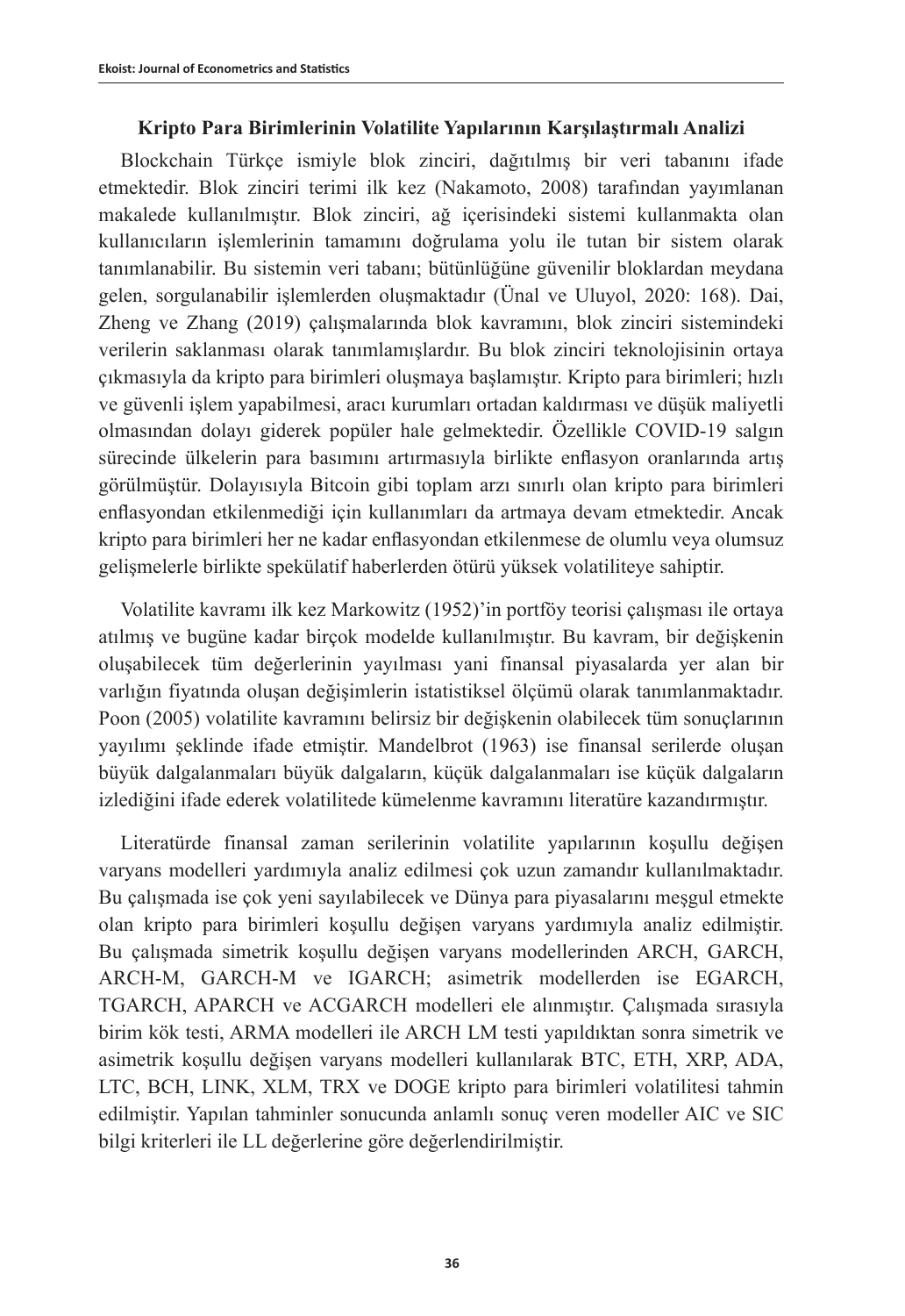## **Literatür Araştırması**

Literatürde simetrik ve asimetrik koşullu değişen varyans modellerinin kullanıldığı birçok çalışma yer almaktadır. Kripto para birimlerine olan ilginin artmasıyla birlikte kripto para birimlerinin volatilite özelliklerini inceleyen çalışmalarda artış görülmektedir. Bu konuya ilişkin yapılan çalışmalardan bazılarına aşağıda derlenerek sunulmuştur.

Dyhrberg (2016) çalışmasında GARCH, EGARCH modellerini kullanarak 09.06.2010-22.05.2015 dönemi için altın fiyatı ve dolar kurunu kullanarak BTC için yapılan analizler sonucunda BTC' nin piyasadaki olumsuz şoklardan korunmak için ideal yatırım olabileceği sonucuna ulaşmıştır.

Katsiampa (2017) çalışmasında GARCH, EGARCH, TGARCH, APARCH, CGARCH ve ACGARCH modellerini kullanarak 18.06.2010-01.10.2016 dönemi için BTC analiz etmiştir. Model sonuçlarına göre, BTC' nin hem kısa hem de uzun dönemde koşullu varyans bileşenine sahip olduğu sonucuna ulaşılmıştır.

Chu, Chan, Nadarajah ve Osterrieder (2017) çalışmalarında 22.06.2014- 17.05.2017 dönemi için BTC, DASH, DOGE, LTC, MAID, XMR ve XRP kripto para birimlerini SGARCH, EGARCH, TGARCH, APARCH, IGARCH, CSGARCH, GARCH, AVGARCH, NGARCH, NAGARCH ve ALLGARCH modellerini ile analiz etmişlerdir. Yapılan analizler sonucunda IGARCH ve TGARCH modelleri en başarılı modeller olarak bulunmuştur.

Ertuğrul (2019) çalışmasında BTC ve XRP için 2010-2018 dönemi günlük verilerini kullanarak ARCH, GARCH, EGARCH ve TGARCH modelleri ile analiz etmiştir. TGARCH modeli tahmin sonuçlarına göre, kripto para fiyatlarında büyük oynaklıkların olduğu dönemler volatilitenin yüksek olduğu dönemlerle örtüşmektedir.

Kayral (2020) çalışmasında GARCH, EGARCH, TGARCH, APARCH, CGARCH ve ACGARCH modellerini kullanarak BTC, ETH ve XRP için 2015-2018 dönemi günlük verilerini analiz etmiştir. XRP için kaldıraç etkisinin olduğu, BTC ve ETH için volatilite üzerindeki pozitif şokların etkisinin negatif şoklara göre daha fazla etkiye sahip olduğu sonucuna ulaşmıştır.

Söylemez (2020) çalışmasında 2013-2019 dönemi günlük BTC verisini için ARCH, GARCH, TGARCH, EGARCH, APARCH ve CGARCH modellerini kullanmıştır. Elde edilen bulgularda AIC, SIC ve HQ bilgi kriterlerine göre en iyi modelin EGARCH modeli olduğunu belirlemiştir. Çalışmadan elde edilen bulgular, BTC fiyatında meydana gelen negatif şokların volatilite üzerindeki etkisinin pozitif şoklara göre daha fazla olduğunu göstermiştir.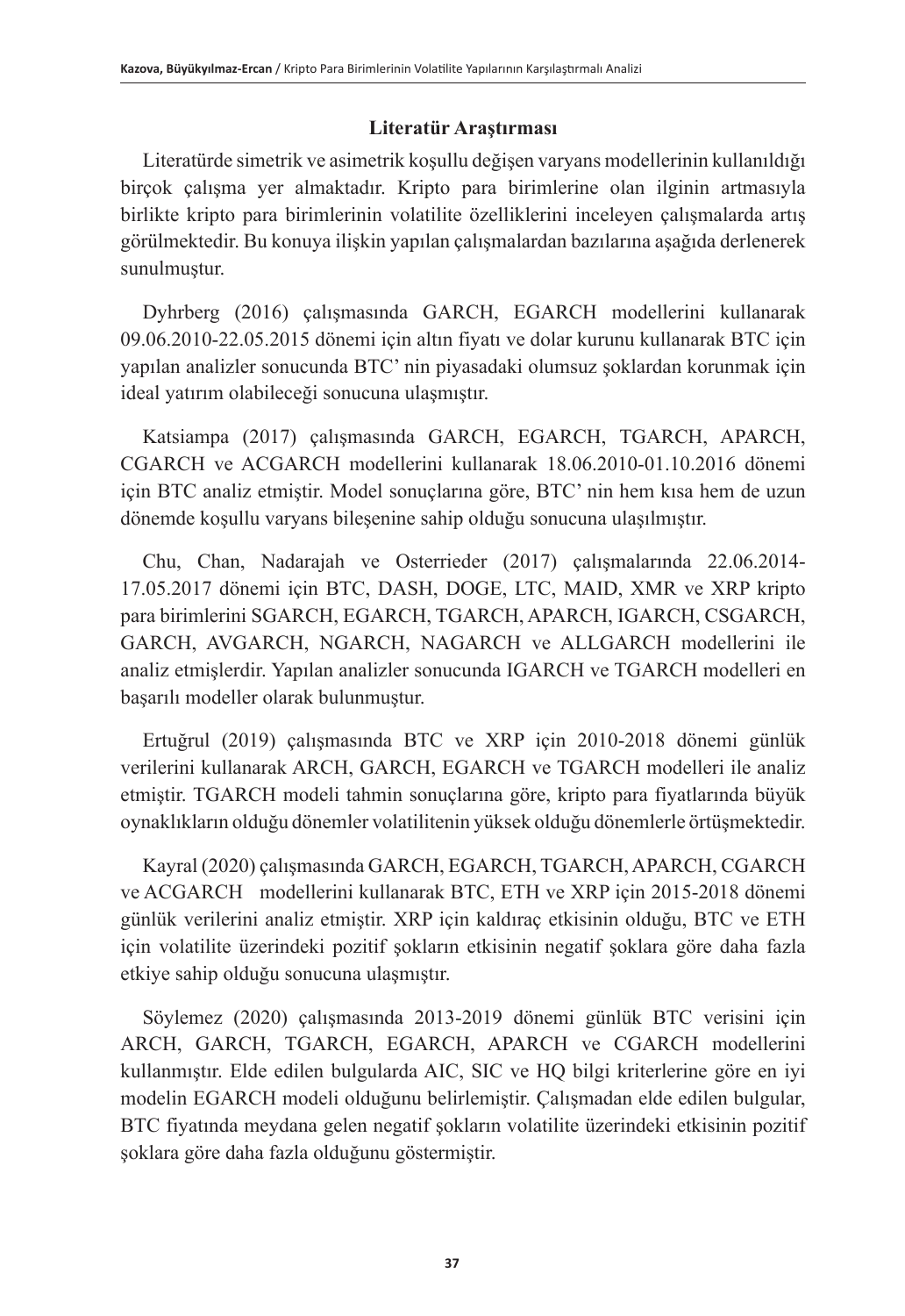## **Ekonometrik Metodoloji**

Geleneksel doğrusal regresyon modellerinde tahmin edilen modelde varyansın zaman içerisinde sabit olacağı varsayımı bulunmaktadır. Ancak finansal zaman serilerinde kullanılan hisse senedi, enflasyon oranı, kripto para birimleri, döviz kuru gibi değişkenlerin kullanılması sonucunda hata terimi varyansının zaman içerisinde değişebildiği görülmektedir. Bu durum değişen varyans (heteroskedasite) olarak adlandırılmaktadır. Güriş ve Çağlayan (2013) çalışmasında, değişen varyans olduğunda parametre tahmicilerinin sapmasız ve etkin olmadığını ifade etmektedir. Engle (1982) çalışmasında ARCH modelini (1) eşitliğindeki gibi ifade etmiştir.

$$
y_t \mid \Psi_{t-1} \sim N(x_t \beta, h_t)
$$
  
\n
$$
h_t = (\varepsilon_{t-1}, \varepsilon_{t-2}, \dots, \varepsilon_{t-p}, \alpha)
$$
  
\n
$$
\varepsilon_t = y_t - x_t \beta
$$
\n(1)

ARCH (1) modeli gösterimi;

$$
h_t = \alpha_o + \alpha_1 \varepsilon_{t-1}^2 \tag{2}
$$

(2) denklemde ifade edilen;  $\alpha_0 > 0$ ,  $0 < \alpha_1 < 1$  ve  $\alpha_0 + \alpha_1 < 1$  olması durumunda süreç durağan olacaktır (Engle, 1982: 994).

ARCH modeli kurulmadan önce kalıntılarda ARCH etkisinin test edilmesi gerekmektedir. Eğer kalıntılarda ARCH etkisi varsa ARCH modelleri ile tahmin yapılabilmektedir. ARCH etkisinin testi için Lagrange Çarpanı (LM) testi kullanılmaktadır (Engle, 1982: 999). Temel hipotez ARCH etkisinin olmadığını ifade etmektedir. ARCH modelleri kurulduktan sonra otokorelasyon (ACF) ve kısmi otokorelasyon (PACF) fonksiyonları ve artıkların karelerinin otokorelasyon fonksiyonları incelenerek modelde otokorelasyon sorununun olup olmadığına karar verilmektedir (Enders, 2014: 269).

ARCH modelindeki zorluk ve yetersizliklerden dolayı ARCH modeli geliştirilerek GARCH modeli olarak Bollerslev (1986) tarafından literatüre kazandırılmıştır. Bollerslev (1986) çalışmasında GARCH $(p,q)$  modeli (3) esitliğindeki gibi ifade etmektedir.

$$
y_t | \Psi_{t-1} \sim N(x_t \beta, h_t)
$$
  
\n
$$
h_t = \alpha_o + \sum_{i=1}^p \alpha_i \varepsilon_{t-i}^2 + \sum_{i=1}^q \beta_i h_{t-i} = \alpha_o + A(L) \varepsilon_{t-i}^2 + B(L) h_t
$$
  
\n
$$
\varepsilon_t = y_t - x_t \beta
$$
\n(3)

(3) eşitliğinde  $\alpha_o$  sabit terimi,  $\alpha_i$  ARCH katsayısını,  $\beta_i$  GARCH katsayısını ifade etmektedir. GARCH modelin anlamlı olabilmesi için,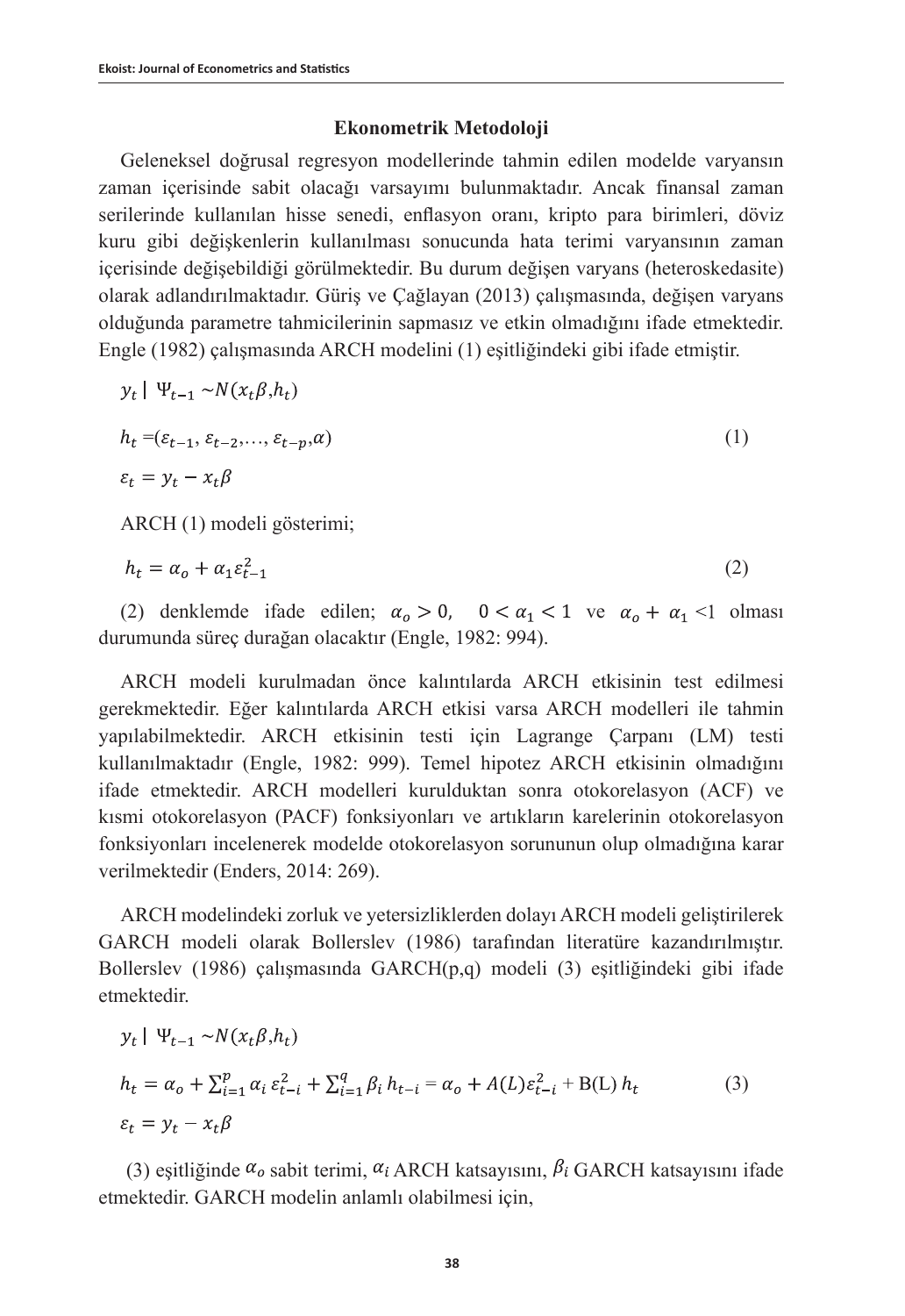| $\alpha_o > 0$ ,   | $\alpha_i \geq 0$ | $i=1,,q$       |
|--------------------|-------------------|----------------|
| $\beta_i \geq 0$ , |                   | $i=1,\ldots,p$ |

koşullarını sağlamalı ve parametrelerin istatistiksel olarak anlamlı olması gerekmektedir (Bollerslev, 1986: 309). GARCH (1,1) modeli gösterimi:

$$
h_t = \alpha_o + \alpha_1 \varepsilon_{t-1}^2 + \beta_1 h_{t-1} \tag{4}
$$

(4) eşitliğinde ifade edilen;  $\alpha_0 > 0$ ,  $\alpha_1 \ge 0$ ,  $\beta_1 \ge 0$  ve  $\alpha_1 + \beta_1$  < 1 olmalıdır (Nelson ve Cao, 1992: 231).

ARCH-M modeli koşullu varyansın ortalama denklemine olan etkisini incelemek amacıyla Engle, Lilien ve Robins. (1987) tarafından literatüre kazandırılmıştır. ARCH-M, ARCH modelin geliştirilmiş halidir. Engle ve ark. (1987) çalışmalarında ARCH-M (1) modeli aşağıdaki gibi ifade edilmektedir.

$$
y_t \mid \Psi_{t-1} \sim N(x_t \beta + \lambda \sqrt{h_t}, h_t)
$$
  

$$
h_t = \alpha_o + \alpha_1 \varepsilon_{t-1}^2
$$
 (5)

$$
\varepsilon_t = y_t - x_t \beta - \lambda \sqrt{h_t} \tag{6}
$$

$$
\varepsilon_t = \sqrt{h_t} Z_t
$$

ARCH-M modellerinde değiş tokuş parametresi yer almaktadır. Bu parametre getirinin değişen volatiliteye karşı olan duyarlılığını belirtmektedir (Merton, 1980: 324).

GARCH-M modelinde, ARCH-M modelinde olduğu gibi ortalama denklemine koşullu varyans ya da koşullu standart sapma eklenerek oluşturulmaktadır. GARCH-M modeli,

$$
\varepsilon_t = \sqrt{h_t} Z_t
$$

$$
y_t = y_t - x_t \beta - \lambda \sqrt{h_t} + \varepsilon_t \tag{7}
$$

$$
h_t = \alpha_o + \alpha_1 \varepsilon_{t-1}^2 + \beta_1 h_{t-1}
$$
\n(8)

şeklinde ifade edilmektedir (Tsay, 2010: 142). GARCH-M modelinde (8) eşitliğinde belirtilen  $\alpha_o$ ,  $\alpha_1$ ,  $\beta_1$  parametreleri pozitif olmalıdır (Tsay, 2010: 142).

Bütünleşik GARCH (IGARCH) modeli ilk olarak Engle ve Bollerslev (1986) tarafından geliştirilerek literatüre kazandırılmıştır. IGARCH modeli, Engle ve Bollerslev (1986) tarafından (9) eşitliğindeki gibi ifade edilmektedir.

$$
h_t = \alpha_o + \beta_1 h_{t-1} + (1 - \beta_1) h_{t-1} \tag{9}
$$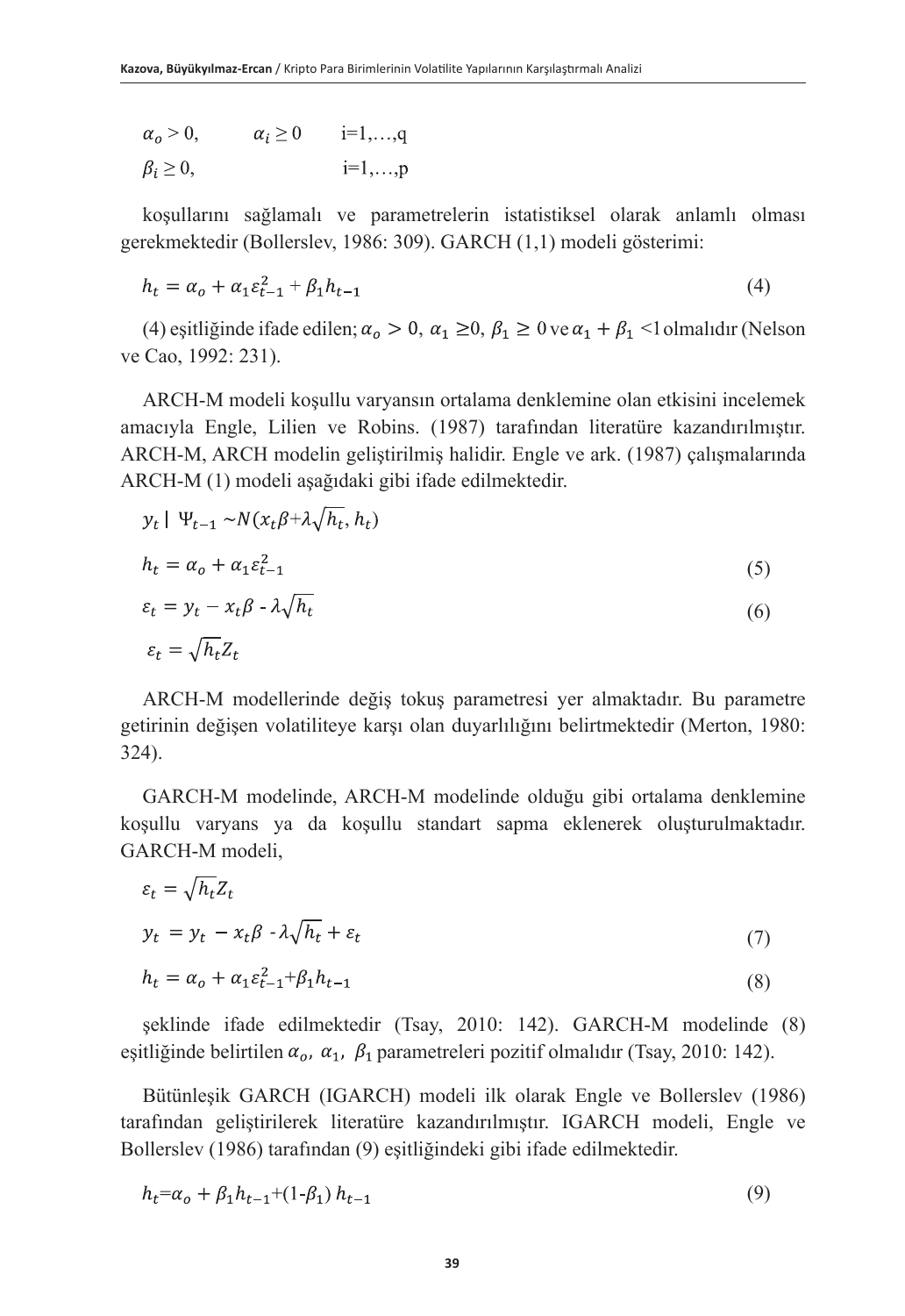(9) esitliğinde  $1 > \beta_1 > 0$  olmalıdır.

(9) eşitliğinde ifade edildiği gibi modelde ARCH parametresi yer almamaktadır. ARCH parametresi yerine şokun kalıcılığını gösteren  $(1-\beta_1)$  parametresi koşullu varyans denklemine eklenmektedir (Enders, 2014: 155).

Finansal zaman serilerinde pozitif ve negatif şokların volatilite üzerinde etkisi her zaman aynı olmamaktadır. Finansal zaman serilerinde negatif şokların volatilite üzerindeki etkisinin, pozitif şoklara göre daha fazla olduğu bilinmektedir (Çil, 2018: 451). Bu asimetrik özelliği modellemek için asimetrik koşullu değişen varyans modelleri geliştirilmiştir. Nelson (1991) tarafından simetrik modeller arasından yer alan GARCH modelin, zayıf yönleri geliştirilerek üstel GARCH (EGARCH) modeli oluşturulmuştur. EGARCH modeli logaritmik formda (10) eşitliğindeki gibi ifade edilmektedir (Bollerslev, Chou ve Kroner, 1992: 13).

$$
\ln \sigma_{t}^{2} = \alpha_{0} + \sum_{i=1}^{p} \beta_{i} \ln(\sigma_{t-i}^{2}) + \sum_{i=1}^{p} \alpha_{i} \left| \frac{\varepsilon_{t-i}}{\sigma_{t-i}} \right| + \sum_{i=1}^{p} \gamma_{i} \frac{\varepsilon_{t-i}}{\sigma_{t-i}}
$$
(10)

(10) eşitliğinde yer alan  $\alpha_0$ ,  $\beta_i$ ,  $\alpha_i$ ,  $\gamma_i$  koşullu varyans denkleminin bilinmeyen parametreleridir.  $\sum_{i=1}^{p} \beta_i$  < 1 olması durumunda süreç kovaryans durağan olmaktadır (Harvey ve Sucarrat, 2013: 5). (10) eşitliğinde yer alan  $\gamma i$ , asimetri katsayısını ifade eder ve volatilitedeki asimetriyi tanımlamaktadır. Asimetri katsayısı $-1 < \gamma_i < 1$  arasında değer almaktadır (Narayan ve Narayan, 2007: 6551; Demirel, Bozdağ ve İnci, 2008; Hamilton, 1994: 668). (10) eşitliğinde yer alan  $\frac{\varepsilon_{t-i}}{\sigma_{t-i}}$  parametresi, standardize edilmiş hata terimini ifade etmektedir. Modelde standardize edilmiş artıkların yer alması şokların büyüklüğü ve kalıcılıyla ilgili bilgi vermektedir. EGARCH modelinin çeşitli avantajları bulunmasına rağmen bu modelin tahmini teknik olarak bazı zorlukları içermektedir (Enders, 2014: 157).

Eşik değerli GARCH (TGARCH) modeli, Glosten, Jagannathan ve Runkle (1993) tarafından literatüre kazandırılmıştır. TGARCH modelinin genel gösterimi (11) eşitliğindeki gibidir (Mapa ve Dennis, 2004).

$$
\sigma^{2}_{t} = \alpha_{0} + \sum_{j=1}^{p} \beta_{i} \sigma^{2}_{t-j} + \sum_{i=1}^{q} \alpha_{i} \epsilon^{2}_{t-i} + \sum_{k=1}^{k} \gamma_{k} \epsilon^{2}_{t-k} D_{t-k}
$$
(11)

(11) eşitliğinde yer alan kukla değişken:

$$
D_{t-1} = \begin{cases} 1 & \varepsilon_{t-1} < 0 \text{ is } e \\ 0 & \varepsilon_{t-1} > 0 \text{ is } e \end{cases} \tag{12}
$$

olarak ifade edilmektedir (Glosten ve ark., 1993: 1787). (11) eşitliğinde kukla değişken, şokların negatif ya da pozitif değer almasına göre 0 ya da 1 değerini almaktadır. (12) eşitliğinde görüldüğü üzere  $\varepsilon_{t-1}$  os volatilite üzerindeki olumsuz haberleri,  $\varepsilon_{t-1} \geq 0$  ise volatilite üzerindeki pozitif haberleri ifade etmektedir. Koşullu varyans denkleminde ifade edildiği gibi pozitif haberlerin koşullu varyans üzerindeki etkisi  $\alpha_i$ , olumsuz haberlerin etkisi  $\alpha_i + \gamma_k$  kadar olmaktadır (Mapa ve Dennis, 2004: 4).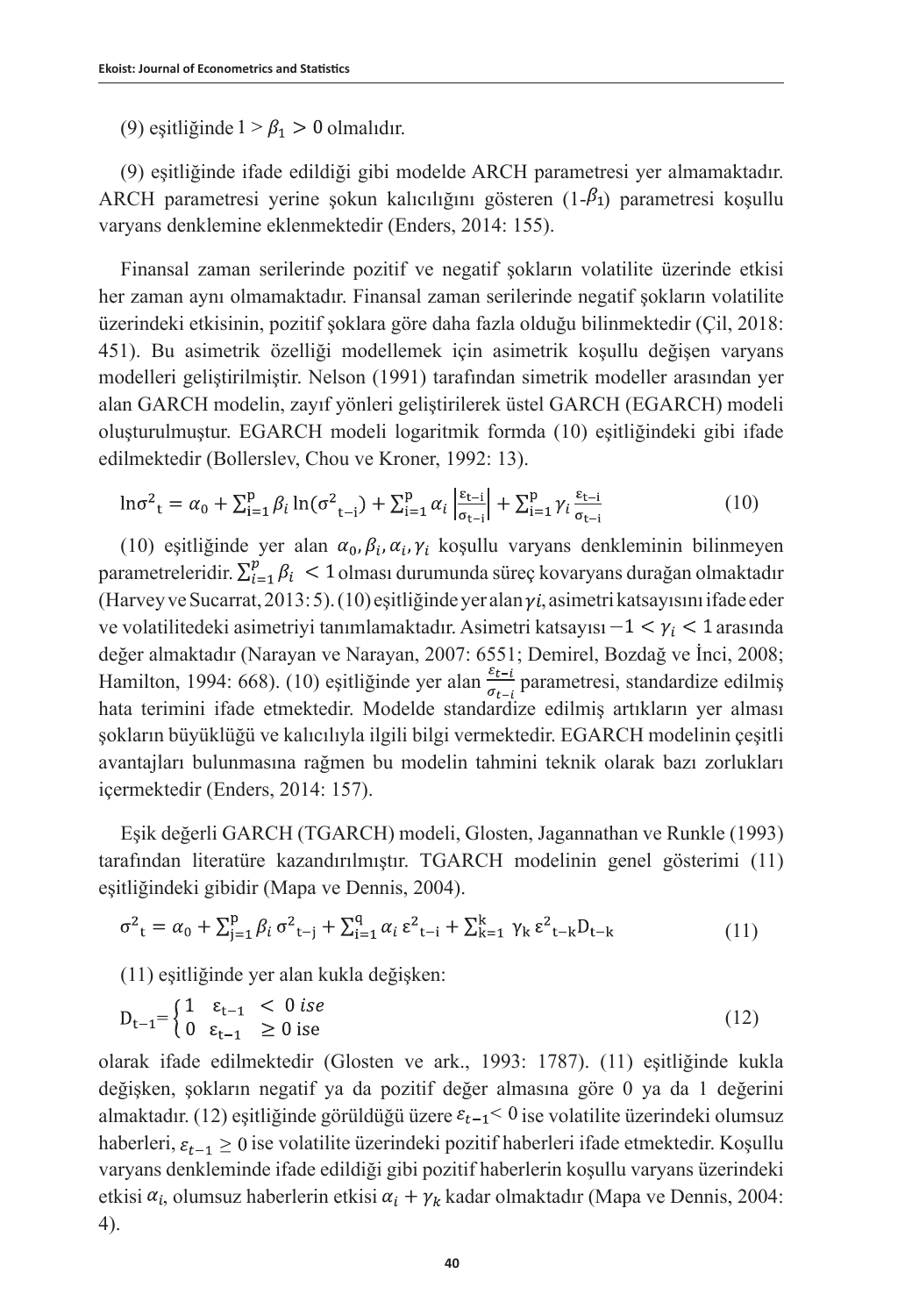Asimetrik Üslü ARCH (APARCH) modeli Ding, Granger ve Engle (1993) tarafından literatüre kazandırılmıştır. APARCH modelinde diğer modellerden farklı olarak kuvvet parametresi koşullu değişen varyans denklemine eklenmektedir. APARCH modeli Ding ve ark. (1993: 98) tarafından (13) eşitliğindeki gibi ifade edilmektedir.

$$
S^{\delta}{}_{t} = a_{0} + \sum_{i=1}^{p} \alpha_{i} \left( |\varepsilon_{t-i}| \right) - \gamma_{i} \varepsilon_{t-i} \left| \right\rangle^{\delta} + \sum_{j=1}^{q} \beta_{j} S^{\delta}{}_{t-i}
$$
\n
$$
\varepsilon_{t} = S_{t} e_{t}, \qquad e_{t} \sim N(0, 1)
$$
\n
$$
(13)
$$

(13) eşitliğinde ifade edilen APARCH modelinin geçerli olması için aşağıdaki koşullar sağlanmalıdır:

$$
a_0 > 0
$$
,  $\delta \ge 0$ ,  $\alpha_i \ge 0$ ,  $i=1, 2, ..., p, -1 < \gamma_i < 1$ ,  $i=1, 2, ..., p, \beta_j \ge 0$ ,  $j=1, 2, ..., q$ .

(13) esitliğinde  $\delta$  kuvvet parametresini,  $\gamma_i$  asimetri parametresini,  $a_0$  ve  $\beta_i$ parametreleri ise GARCH parametresini ifade etmektedir (Ding ve ark., 1993: 98; Çelik ve Kahyaoğlu, 2021: 350).

CGARCH modeli volatilitede oluşan kısa ve uzun dönemli şokları modellemek için geliştirilmiştir. Bu modelde koşullu varyans denklemi uzun dönem ve kısa dönem olmak üzere ikiye ayrıştırılmaktadır (Ghalanos, 2020: 11; Katsiampa, 2017: 5). ACGARCH modeli, CGARCH modelin kısa ve uzun dönem denklemlerinin birleştirilmiş hali olan GARCH (2,2) modeli ile TGARCH modelin birleşiminden oluşmaktadır. ACGARCH modelin elde edilmesi için TGARCH modelindeki asimetri terimi, CGARCH modelindeki kısa dönemi temsil eden denkleme eklenerek ACGARCH modeli elde edilmektedir (Lee ve Engle, 1993: 479).

Lee ve Engle (1993, s. 486) çalışmasında ACGARCH modelini aşağıdaki gibi ifade etmektedir.

$$
h_t = q_t + \alpha(\varepsilon_{t-1}^2 - q_{t-1}) + \gamma(\varepsilon_{t-1}^2 - q_{t-1})D_{t-1} + \beta(h_{t-1} - q_{t-1})
$$
(14)

$$
q_t = \omega + \rho (q_{t-1} - \omega) + \phi (\varepsilon_{t-1}^2 - h_{t-1})
$$
\n(15)

(14) eşitliğinde yer alan  $D_t$  değişkeni volatiliteye gelen negatif şokları ifade eden kukla değişkendir. Asimetri katsayısı  $\gamma$  aldığı işaret ve büyüklük değerine göre yorumlanmaktadır (Liu ve Morley, 2009:56). Denkleme asimetri katsayısının eklenmesiyle asimetrik modeller arasında yer alan ACGARCH modeli elde edilmektedir.

### **Veri Seti ve Ampirik Bulgular**

Çalışmada piyasa büyüklüğü ve fiyatı yüksek olanlar arasından seçilmiş 10 farklı kripto para birimi kullanılmıştır. Bu kapsamda BTC, ETH, XRP, LTC için 01.01.2017- 16.01.2021 dönemi; ADA için 01.01.2018-16.01.2021, BCH için 04.08.2017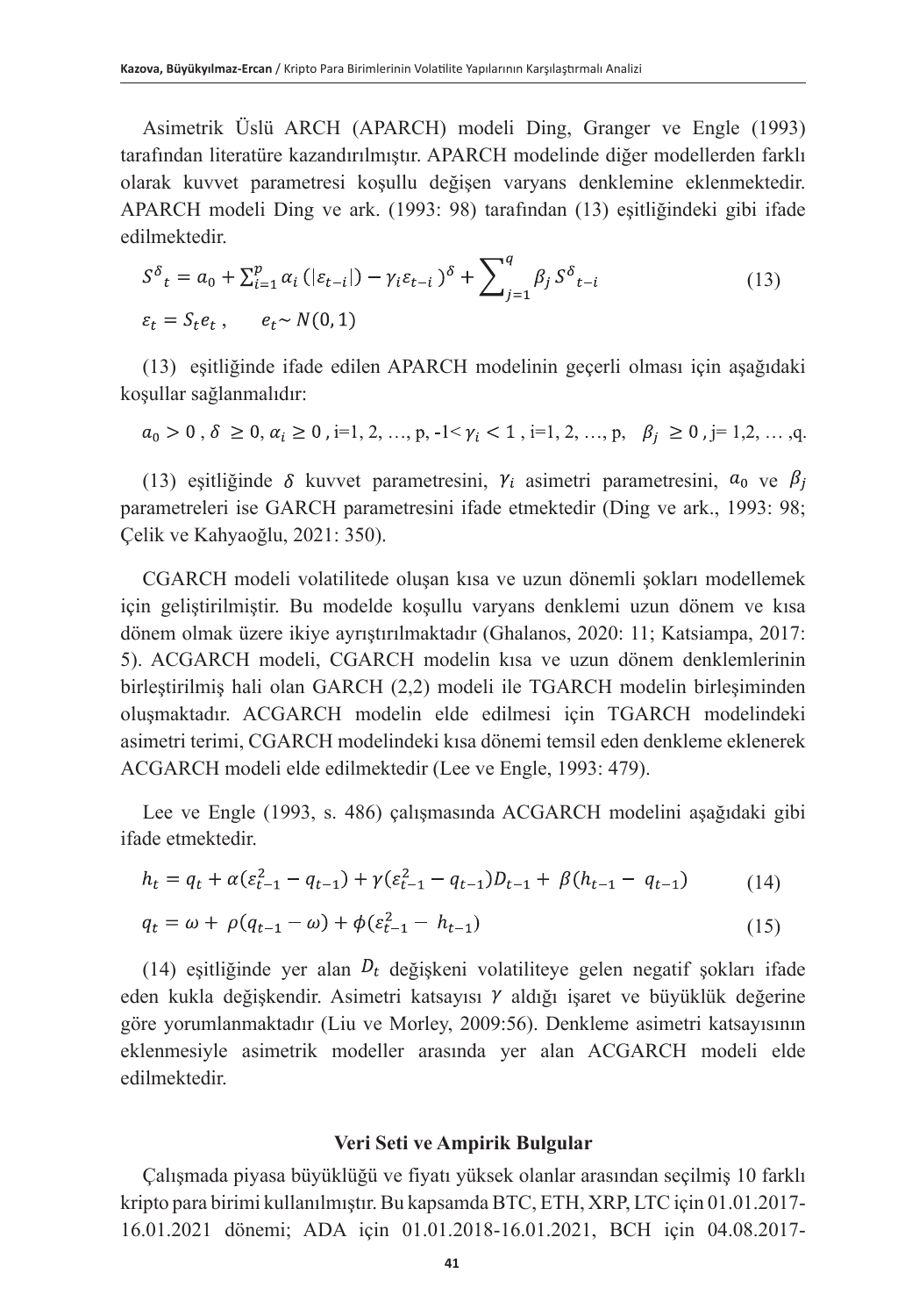16.01.2021, LINK için 03.02.2018-16.01.2021, XLM için 23.02.2017-16.01.2021, TRX için 15.11.2017-16.01.2021, DOGE için 04.06.2017-16.01.2021 dönemi verileri kullanılarak analize dahil edilmiştir. Kripto para birimlerinin değerleri 2017 öncesinde yatay hareket ettiği için 2017 sonrası baz alınmıştır. İlgili değişkenlere ait veriler https://tr.investing.com/ üzerinden elde edilmiştir. Kripto para birimleri test edilmeden önce getiri serisi haline getirilmiştir. Getiri serisini oluştururken literatürde yaygın olarak kullanılan  $\mathrm{R_{t}=ln(P_{t}/P_{t-1})}$  yöntemi kullanılmıştır.  $\mathrm{R_{t}}$ t günü getiri değeri,  $\mathrm{P_{t}}$ t günü kripto para günlük kapanış fiyatını,  $\mathrm{P_{t-1}}$ , t-1 günündeki kripto para günlük kapanış fiyatını göstermektedir.

Tablo 1

*Tanımlayıcı İstatistikler*

| Seri                                                                       | Kripto Para<br><b>Birimi</b> | <b>Maksimum</b> | <b>Minimum</b> | Ortalama  | <b>Skewness</b> | <b>Kurtosis</b> | $J-B$   |
|----------------------------------------------------------------------------|------------------------------|-----------------|----------------|-----------|-----------------|-----------------|---------|
| <b>Bitcoin</b>                                                             | <b>BTC</b>                   | 0.2276          | $-0.4972$      | 0.0002    | $-1.04$         | 17.37           | 12980*  |
| Ethereum                                                                   | <b>ETH</b>                   | 0.2585          | $-0.5896$      | 0.0034    | $-0.60$         | 12.85           | $6067*$ |
| Ripple                                                                     | <b>XRP</b>                   | 1.0279          | $-0.6529$      | 0.0025    | 2.17            | 37.49           | 74405*  |
| Cardano                                                                    | <b>ADA</b>                   | 0.3487          | $-0.5360$      | $-0.0006$ | $-0.28$         | 10.14           | 2377*   |
| Litecoin                                                                   | <b>LTC</b>                   | 0.6069          | $-0.4867$      | 0.0023    | 1.10            | 16.24           | 11089*  |
| Bitcoin Cash                                                               | <b>BCH</b>                   | 0.4354          | $-0.5977$      | 0.0034    | 0.12            | 13.51           | 5815*   |
| Chainlink                                                                  | <b>LINK</b>                  | 0.4754          | $-0.6371$      | 0.0035    | $-0.15$         | 10.80           | 2745*   |
| Stellar                                                                    | <b>XLM</b>                   | 0.7284          | $-0.4403$      | 0.0035    | 1.82            | 18.33           | 14737*  |
| Tron                                                                       | <b>TRX</b>                   | 0.7801          | $-0.5708$      | 0.0021    | 2.15            | 28.50           | 32302*  |
| Dogecoin                                                                   | <b>DOGE</b>                  | 0.6167          | $-0.3926$      | 0.0007    | 1.13            | 16.46           | 10281*  |
| *, ** ve *** sırasıyla %1, %5 ve %10 anlamlılık düzeyini ifade etmektedir. |                              |                 |                |           |                 |                 |         |

Tablo 1'de çalışmada kullanılan kripto para birimleri ile ilgili tanımlayıcı istatistikler yer almaktadır. Ortalama getiri oranı Cardano haricinde bütün kripto para birimlerinde pozitiftir. Minimum ve maksimum değerler arasındaki fark en yüksek Stellar'de iken, en düşük Bitcoin'de dir. Buna göre en yüksek risk barındıran kripto para biriminin Stellar, en düşük risk barındıran kripto para biriminin ise Bitcoin olduğu ifade edilebilir. Diğer taraftan Jarque-Bera testi sonuçları ve basıklık değerlerinin yüksek olması getirilerin normal dağılmadığını göstermektedir.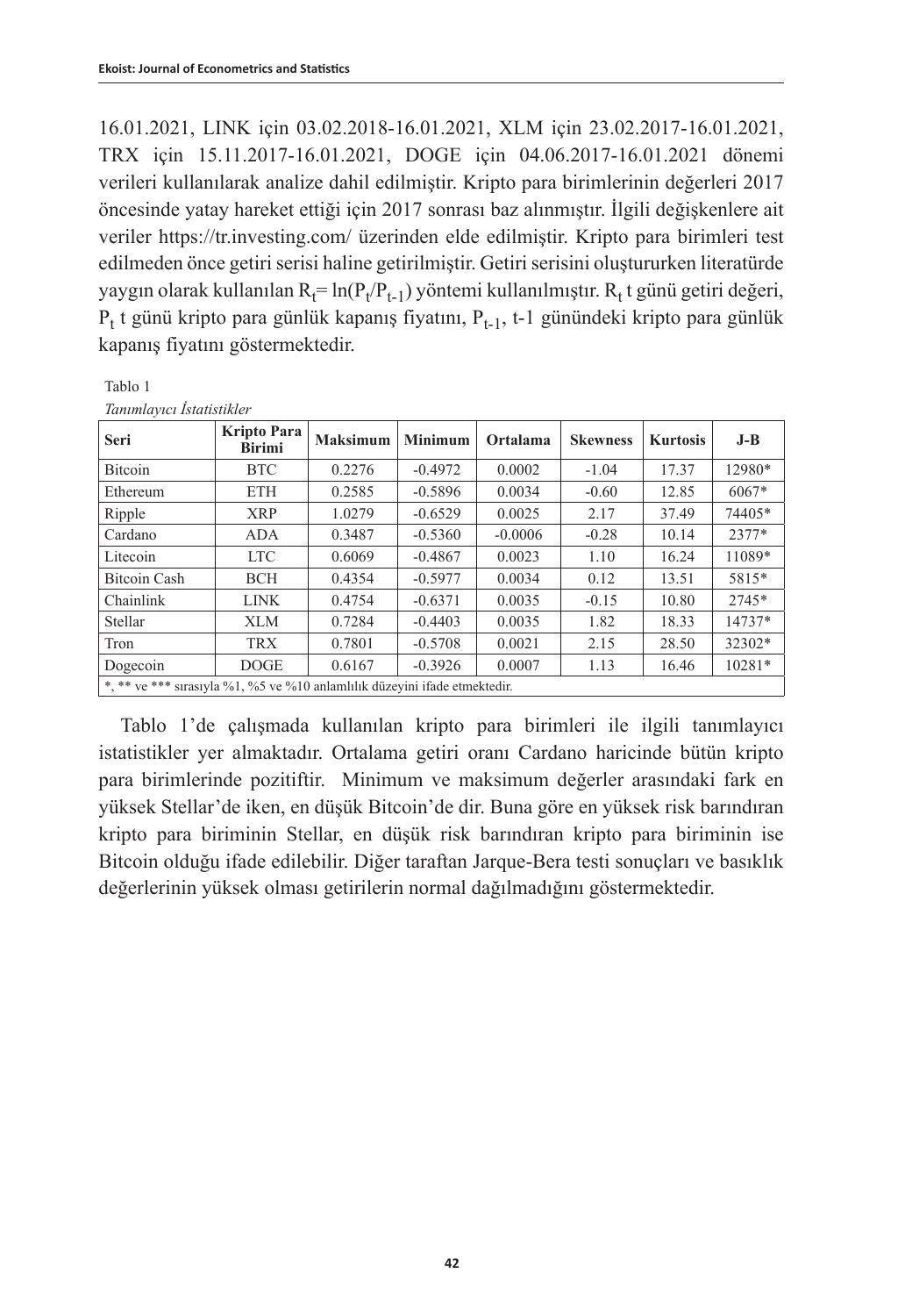|                    |                | <b>ADF Birim Kök Testi</b>   |                | PP Birim Kök Testi           |  |
|--------------------|----------------|------------------------------|----------------|------------------------------|--|
| Kripto Para Birimi | <b>Sabitli</b> | Sabitli ve<br><b>Trendli</b> | <b>Sabitli</b> | Sabitli ve<br><b>Trendli</b> |  |
| <b>BTC</b>         | $-40.1649$     | $-40.1513$                   | $-40.1258$     | $-40.1129$                   |  |
|                    | (0.0000)       | (0.0000)                     | (0.0000)       | (0.0000)                     |  |
| <b>ETH</b>         | $-39.7049$     | $-39.7348$                   | $-39.9228$     | -399319                      |  |
|                    | (0.0000)       | (0.0000)                     | (0.0000)       | (0.0000)                     |  |
| <b>XRP</b>         | $-19.2990$     | $-19.4012$                   | $-41.4618$     | $-41.4530$                   |  |
|                    | (0.0000)       | (0.0000)                     | (0.0000)       | (0.0000)                     |  |
| <b>ADA</b>         | $-35.3210$     | $-35.6091$                   | $-35.2820$     | $-35.5429$                   |  |
|                    | (0.0000)       | (0.0000)                     | (0.0000)       | (0.0000)                     |  |
| <b>LTC</b>         | $-39.7313$     | $-39.7476$                   | 39.7153        | $-39.7290$                   |  |
|                    | (0.0000)       | (0.0000)                     | (0.0000)       | (0.0000)                     |  |
| <b>BCH</b>         | $-34.3434$     | $-34.3300$                   | $-34.3300$     | $-34.3319$                   |  |
|                    | (0.0000)       | (0.0000)                     | (0.0000)       | (0.0000)                     |  |
| <b>LINK</b>        | $-35.6149$     | $-35.6492$                   | $-35.5023$     | $-35.5355$                   |  |
|                    | (0.0000)       | (0.0000)                     | (0.0000)       | (0.0000)                     |  |
| <b>XLM</b>         | $-34.9755$     | $-35.0014$                   | $-35.1311$     | $-35.1443$                   |  |
|                    | (0.0000)       | (0.0000)                     | (0.0000)       | (0.0000)                     |  |
| <b>TRX</b>         | $-15.8582$     | $-15.8990$                   | $-33.9241$     | $-33.9118$                   |  |
|                    | (0.0000)       | (0.0000)                     | (0.0000)       | (0.0000)                     |  |
| <b>DOGE</b>        | $-36.1174$     | $-36.1358$                   | $-36.2602$     | $-36.2662$                   |  |
|                    | (0.0000)       | (0.0000)                     | (0.0000)       | (0.0000)                     |  |

Getiri serilerinin durağanlığının sınanması ilişkin olarak ADF ve PP birim kök testleri uygulanmıştır. Tablo 2'deki sonuçlara göre birim kökün varlığını ifade eden H0 yokluk hipotezi %1 anlamlılık düzeyinde reddedilmektedir. Çalışmada kullanılan getiri serilerinin birim kök içermediğini ve düzeyde durağan olduklarını göstermektedir.

| ARCH LM Testi Sonuçları                                                       |  |  |  |  |  |  |  |  |  |
|-------------------------------------------------------------------------------|--|--|--|--|--|--|--|--|--|
| p-Değeri                                                                      |  |  |  |  |  |  |  |  |  |
| $0.0044*$                                                                     |  |  |  |  |  |  |  |  |  |
| $0.0000*$                                                                     |  |  |  |  |  |  |  |  |  |
| $0.0000*$                                                                     |  |  |  |  |  |  |  |  |  |
| $0.0061*$                                                                     |  |  |  |  |  |  |  |  |  |
| $0.0000*$                                                                     |  |  |  |  |  |  |  |  |  |
| $0.0000*$                                                                     |  |  |  |  |  |  |  |  |  |
| $0.0055*$                                                                     |  |  |  |  |  |  |  |  |  |
| $0.0000*$                                                                     |  |  |  |  |  |  |  |  |  |
| $0.0000*$                                                                     |  |  |  |  |  |  |  |  |  |
| $0.0000*$                                                                     |  |  |  |  |  |  |  |  |  |
| *, ** ve *** sırasıyla %1, %5 ve %10 anlamlılık<br>düzeyini ifade etmektedir. |  |  |  |  |  |  |  |  |  |
|                                                                               |  |  |  |  |  |  |  |  |  |

**43**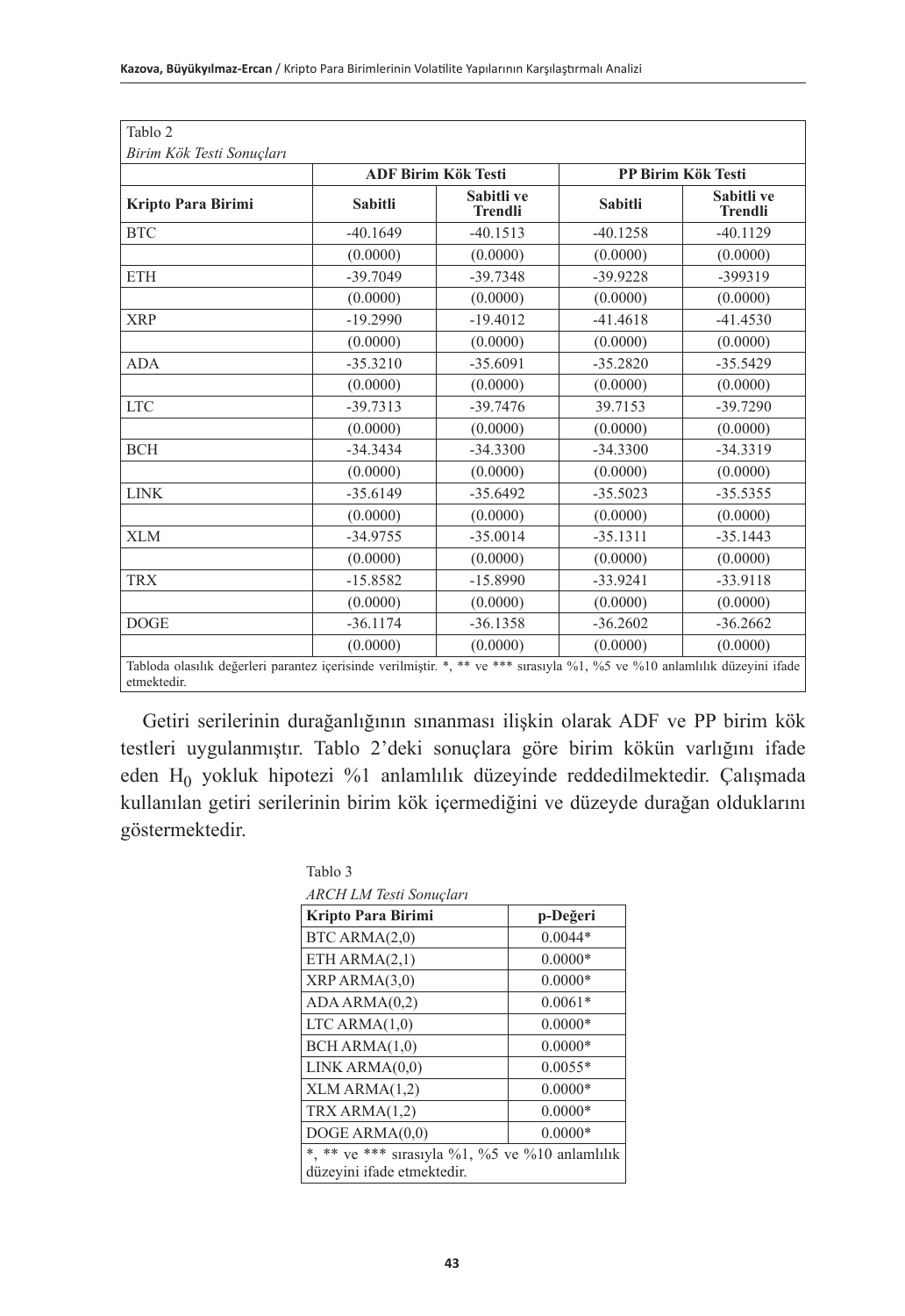Tablo 4

ARCH etkisinin sınanması için öncelikle ARMA(p,q) modelleri tahmin edilmiştir. Uygun ARMA(p,q) modeli için minimum AIC, SIC bilgi kriterleri ile maksimum LL değerlerini sağlayan parametrelerin istatistiksel olarak anlamlı olduğu, durağanlık ve çevrilebilirlik koşullarını yerine getiren modeller seçilerek değişen varyans modellerine geçiş yapabilmek için ARCH etkisinin testi yapılmıştır. Tablo 3'teki sonuçlara göre ARCH etkisinin olmadığını ifade eden  $H_0$  hipotezi %1 anlamlılık düzeyinde reddedilmektedir ve artıklarda ARCH etkisinin olduğu anlaşılmaktadır. Artıklarda ARCH etkisi olduğu için Koşullu Değişen Varyans Modellerine geçiş yapılmaktadır. Bütün getiri serilerinin artıklarına uygulanan Ljung-Box-Q (LB-Q) ve Ljung-Box-Q<sup>2</sup> (LB-Q<sup>2</sup>) testleri sonuçlarına göre otokorelasyon sorununun bulunmadığı gözlemlenmiştir.

|             | <b>BTC Tahmin Sonuclari</b> |              |             |              |               |                                                                                                                            |               |                  |                |
|-------------|-----------------------------|--------------|-------------|--------------|---------------|----------------------------------------------------------------------------------------------------------------------------|---------------|------------------|----------------|
|             | <b>ARCH</b>                 | <b>GARCH</b> | <b>ARCH</b> | <b>GARCH</b> | <b>IGARCH</b> | <b>EGARCH</b>                                                                                                              | <b>TGARCH</b> | <b>APARCH</b>    | <b>ACGARCH</b> |
|             | $\left(1\right)$            | (1,1)        | $-M(1)$     | $-M(1,1)$    | (1,1)         | (1,1)                                                                                                                      | (1,1)         | $\left(1\right)$ | (1,1)          |
| $\Phi$      |                             |              | $0.1714*$   | $0.0335*$    |               |                                                                                                                            |               |                  |                |
|             |                             |              | (0.5939)    | (0.7824)     |               |                                                                                                                            |               |                  |                |
| $\alpha_0$  | $0.0015*$                   | $0.0006*$    | $0.0016*$   | $0.0001*$    |               | $-0.6865*$                                                                                                                 | $0.0001*$     | 38.806*          | $0.0024*$      |
|             | (0.0000)                    | (0.0000)     | (0.0000)    | (0.0000)     |               | (0.0000)                                                                                                                   | (0.0000)      | (0.3839)         | (0.0000)       |
| $\alpha$    | $0.1717*$                   | $0.1493*$    | $0.1106*$   | $0.1424*$    | $0.0380*$     | $0.2221*$                                                                                                                  | $0.0897*$     | $0.1200*$        | $-0.0900*$     |
|             | (0.0000)                    | (0.0000)     | (0.0000)    | (0.0000)     | (0.0000)      | (0.0000)                                                                                                                   | (0.0000)      | (0.0000)         | (0.0000)       |
| $\beta$     |                             | 0.5993*      |             | $0.7997*$    | 0.9619*       | $0.9162*$                                                                                                                  | $0.7806*$     | $0.7005*$        | $-0.1617*$     |
|             |                             | (0.0000)     |             | (0.0000)     | (0.0000)      | (0.0000)                                                                                                                   | (0.0000)      | (0.0000)         | (0.0000)       |
| γ           |                             |              |             |              |               | $-0.0543*$                                                                                                                 | $0.1217*$     | $0.2020*$        | $0.1576*$      |
|             |                             |              |             |              |               | (0.0000)                                                                                                                   | (0.0000)      | (0.0000)         | (0.0000)       |
| $\delta$    |                             |              |             |              |               |                                                                                                                            |               | 31.827*          |                |
|             |                             |              |             |              |               |                                                                                                                            |               | (0.0000)         |                |
| $\rho$      |                             |              |             |              |               |                                                                                                                            |               |                  | $0.9444*$      |
|             |                             |              |             |              |               |                                                                                                                            |               |                  | (0.0000)       |
| $\theta$    |                             |              |             |              |               |                                                                                                                            |               |                  | $0.1584*$      |
|             |                             |              |             |              |               |                                                                                                                            |               |                  | (0.5013)       |
| ARCH-<br>LM | (0.7574)                    | (0.8896)     | (0.9543)    | (0.7701)     | (0.8776)      | (0.9685)                                                                                                                   | (0.8848)      | (0.7339)         | (0.7859)       |
| LL          | 2563                        | 2598         | 2566        | 2644         | 2536          | 2644                                                                                                                       | 2652          | 2654             | 2649           |
| <b>AIC</b>  | $-3.4698$                   | $-3.5146$    | $-3.4716$   | $-3.5758$    | $-3.4332$     | $-3.5762$                                                                                                                  | $-3.5866$     | $-3.5884$        | $-3.5797$      |
| <b>SIC</b>  | $-3.4518$                   | $-3.4931$    | $-3.4500$   | $-3.5507$    | $-3.4189$     | $-3.5510$                                                                                                                  | $-3.5615$     | $-3.5597$        | $-3.5474$      |
|             |                             |              |             |              |               | Tabloda olasılık değerleri parantez içerisinde verilmiştir. *, ** ve *** sırasıyla %1, %5 ve %10 anlamlılık düzeyini ifade |               |                  |                |
| etmektedir. |                             |              |             |              |               |                                                                                                                            |               |                  |                |

Tablo 4'teki sonuçlara göre BTC getiri serisi için istatistiksel olarak anlamlı ve durağanlık koşullarını sağlayan modeller; AIC ve SIC bilgi kriterleri ile LL değerlerine göre karşılaştırılarak BTC getiri serisi için en iyi sonuçları veren modelin TGARCH(1,1) modeli olduğuna karar verilmiştir. TGARCH(1,1) modeli tahmin sonucunda asimetri katsayısının pozitif ve %1 anlamlılık düzeyinde istatistiksel olarak anlamlı olduğu, tahmin sonuçlarında artıklarda ARCH etkisi ile otokorelasyon sorunu bulunmadığı görülmektedir. Sonuç olarak incelenen dönem için BTC getiri serisinde kaldıraç etkisinin olduğu yani negatif şokların volatilite üzerindeki etkisinin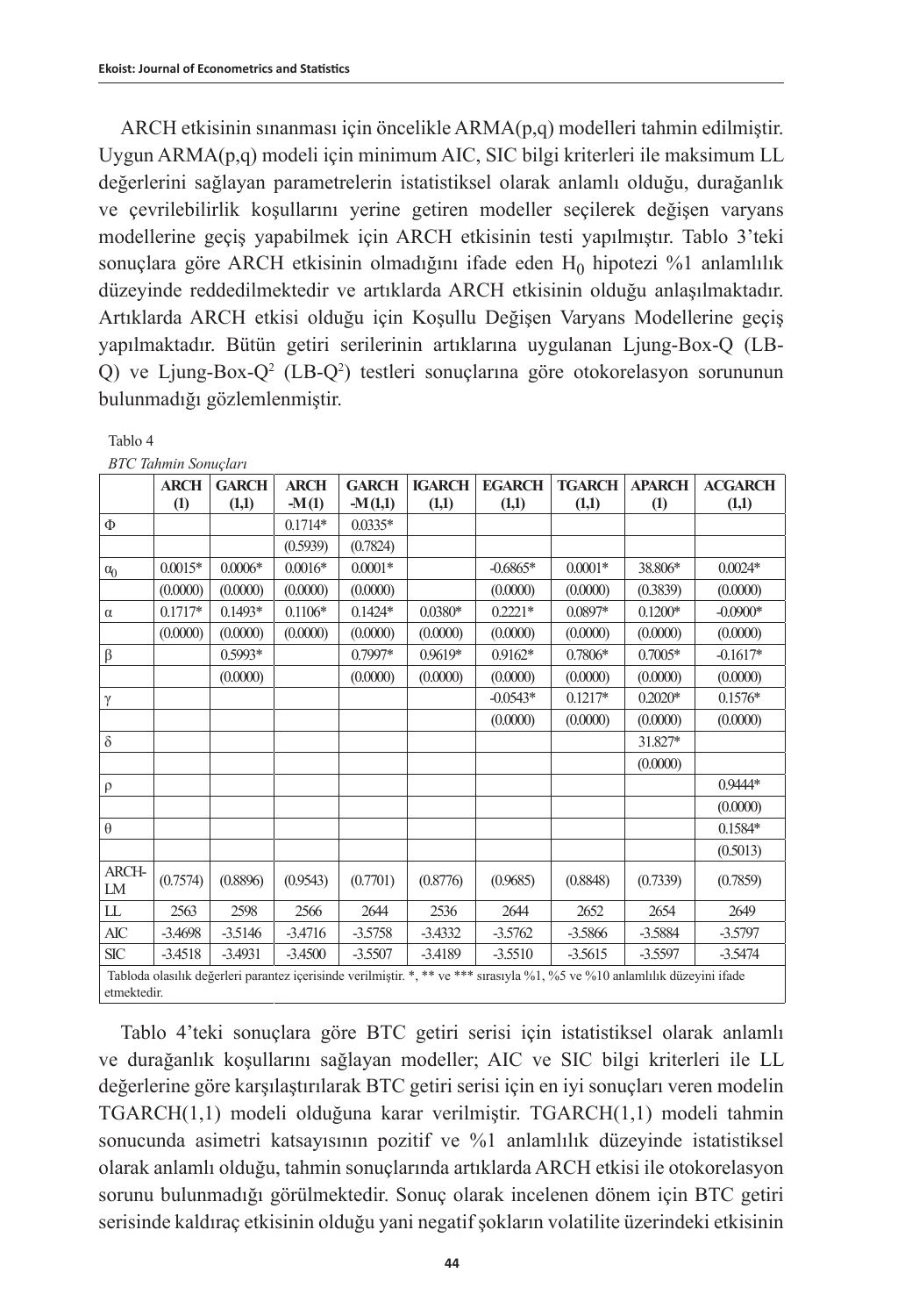pozitif şoklara göre daha fazla olduğu belirlenmiştir. Elde edilen analiz sonuçlarında, asimetrik modellerin simetrik modellere göre daha iyi sonuçlar verdiği görülmektedir.

|             | <b>ARCH</b> | <b>GARCH</b> | <b>ARCH</b> | <b>GARCH</b> | <b>IGARCH</b> | <b>EGARCH</b>                                                                                                              | <b>TGARCH</b> | <b>APARCH</b> | <b>ACGARCH</b> |  |
|-------------|-------------|--------------|-------------|--------------|---------------|----------------------------------------------------------------------------------------------------------------------------|---------------|---------------|----------------|--|
|             | (1)         | (1,1)        | $-M(1)$     | $-M(1,1)$    | (1,1)         | (1,1)                                                                                                                      | (1,1)         | (1)           | (1,1)          |  |
| Φ           |             |              | 0.7668*     | $0.1368*$    |               |                                                                                                                            |               |               |                |  |
|             |             |              | (0.0001)    | (0.2803)     |               |                                                                                                                            |               |               |                |  |
| $\alpha_0$  | $0.0026*$   | $0.0014*$    | $0.0025*$   | $0.0002*$    |               | $-0.5449*$                                                                                                                 | $0.0002*$     | $0.0001*$     | $0.0032*$      |  |
|             | (0.0000)    | (0.0000)     | (0.0000)    | (0.0000)     |               | (0.0000)                                                                                                                   | (0.0000)      | (0.1333)      | (0.0000)       |  |
| $\alpha$    | $0.1719*$   | $0.1493*$    | $0.2553*$   | $0.1293*$    | $0.0579*$     | $0.2250*$                                                                                                                  | $0.1193*$     | $0.1294*$     | $0.1297*$      |  |
|             | (0.0000)    | (0.0003)     | (0.0000)    | (0.0000)     | (0.0000)      | (0.0000)                                                                                                                   | (0.0000)      | (0.0000)      | (0.0000)       |  |
| $\beta$     |             | 0.5993*      |             | $0.8035*$    | $0.9420*$     | $0.9333*$                                                                                                                  | $0.8014*$     | 0.7884*       | $0.1947*$      |  |
|             |             | (0.0000)     |             | (0.0000)     | (0.0000)      | (0.0000)                                                                                                                   | (0.0000)      | (0.0000)      | (0.0000)       |  |
| γ           |             |              |             |              |               | $-0.0148$                                                                                                                  | 0.0245        | 0.0409        | $-0.1842*$     |  |
|             |             |              |             |              |               | $(0.0998)$ ***                                                                                                             | (0.1162)      | (0.3045)      | (0.0000)       |  |
| $\delta$    |             |              |             |              |               |                                                                                                                            |               | 22.002*       |                |  |
|             |             |              |             |              |               |                                                                                                                            |               | (0.0000)      |                |  |
| $\rho$      |             |              |             |              |               |                                                                                                                            |               |               | $0.9281*$      |  |
|             |             |              |             |              |               |                                                                                                                            |               |               | (0.0000)       |  |
| $\theta$    |             |              |             |              |               |                                                                                                                            |               |               | $0.1132*$      |  |
|             |             |              |             |              |               |                                                                                                                            |               |               | (0.0000)       |  |
| ARCH-<br>LM | (0.9767)    | (0.8352)     | (0.6169)    | (0.6910)     | (0.5522)      | (0.9948)                                                                                                                   | (0.7318)      | (0.6957)      | (0.8929)       |  |
| LL          | 2155        | 2127         | 2164        | 2223         | 2169          | 2219                                                                                                                       | 2223          | 2223          | 2229           |  |
| AIC         | $-2.9146$   | $-2.8750$    | $-2.9257$   | $-3.0041$    | $-2.9354$     | $-2.9988$                                                                                                                  | $-3.0038$     | $-3.0025$     | $-3.0093$      |  |
| <b>SIC</b>  | $-2.8931$   | $-2.8498$    | $-2.9006$   | $-2.9754$    | $-2.9175$     | $-2.9701$                                                                                                                  | $-2.9750$     | $-2.9702$     | $-2.9734$      |  |
|             |             |              |             |              |               | Tabloda olasılık değerleri parantez içerisinde verilmiştir. *, ** ve *** sırasıyla %1, %5 ve %10 anlamlılık düzeyini ifade |               |               |                |  |
| etmektedir. |             |              |             |              |               |                                                                                                                            |               |               |                |  |

Tablo 5 *ETH Tahmin Sonuçları*

Tablo 5'teki sonuçlara göre ETH getiri serisi için istatistiksel olarak anlamlı ve durağanlık koşullarını sağlayan modeller; AIC ve SIC bilgi kriterleri ile LL değerlerine göre karşılaştırılarak ETH getiri serisi için en iyi sonuçları veren modelin ACGARCH(1,1) modeli olduğu sonucuna ulaşılmaktadır. ACGARCH(1,1) modeli tahmin sonucunda asimetri katsayısının negatif değer aldığı, %1 anlamlılık düzeyinde istatistiksel anlamlı olduğu ve modelde değişen varyans ile otokorelasyon sorunu bulunmadığı görülmektedir. Sonuç olarak incelenen dönem için ETH getiri serisinde oluşan pozitif şokların volatilite üzerindeki etkisi negatif şoklara göre geçici olarak daha fazla olduğu görülmektedir.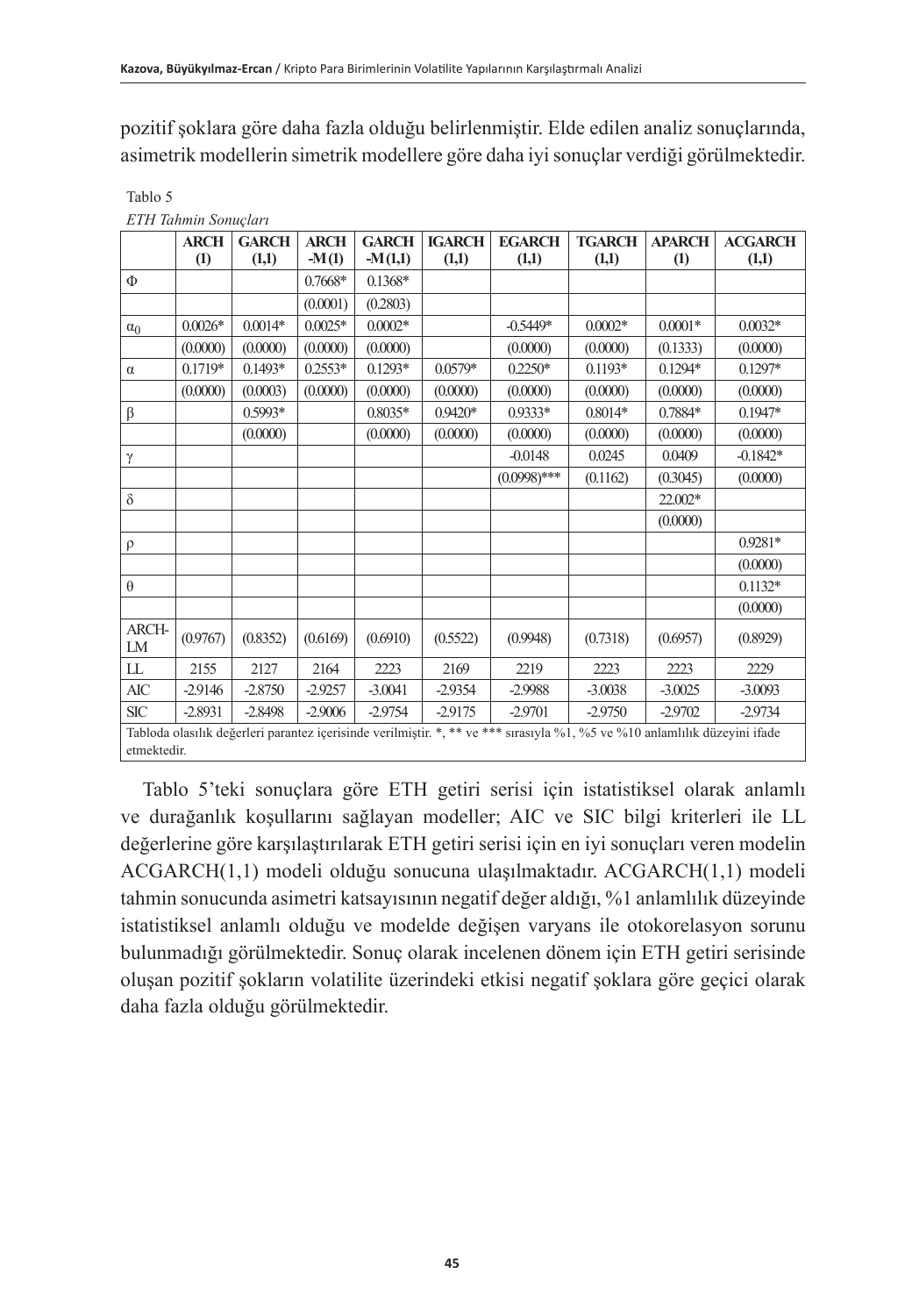| Tablo 6              |  |
|----------------------|--|
| XRP Tahmin Sonucları |  |

|             | <b>ARCH</b>      | <b>GARCH</b> | <b>ARCH</b> | <b>GARCH</b> | <b>IGARCH</b>   | <b>EGARCH</b>                                                                                                              | <b>TGARCH</b> | <b>APARCH</b> | <b>ACGARCH</b> |
|-------------|------------------|--------------|-------------|--------------|-----------------|----------------------------------------------------------------------------------------------------------------------------|---------------|---------------|----------------|
|             | $\left(1\right)$ | (1,1)        | $-M(1)$     | $-M(1,1)$    | (1,1)           | (1,1)                                                                                                                      | (1,1)         | (1)           | (1,1)          |
| Φ           |                  |              | 0.2968*     | $0.0258*$    |                 |                                                                                                                            |               |               |                |
|             |                  |              | (0.0000)    | (0.7375)     |                 |                                                                                                                            |               |               |                |
| $\alpha_0$  | $0.0038*$        | $0.0017*$    | $0.0022*$   | $0.0002*$    |                 | $-0.6737*$                                                                                                                 | $0.0002*$     | $0.0017*$     | $0.0096*$      |
|             | (0.0000)         | (0.0000)     | (0.0000)    | (0.0000)     |                 | (0.0000)                                                                                                                   | (0.0000)      | (0.0021)      | (0.0048)       |
| $\alpha$    | $0.1714*$        | $0.1478*$    | 0.9670*     | $0.3094*$    | $0.0818^{\ast}$ | 0.4158*                                                                                                                    | $0.3294*$     | 0.2838*       | $0.3152*$      |
|             | (0.0000)         | (0.0000)     | (0.0000)    | (0.0000)     | (0.0000)        | (0.0000)                                                                                                                   | (0.0000)      | (0.0000)      | (0.0000)       |
| β           |                  | 0.5978*      |             | $0.7086*$    | 0.9181*         | 0.9299*                                                                                                                    | $0.7180*$     | $0.7471*$     | $0.2641*$      |
|             |                  | (0.0000)     |             | (0.0000)     | (0.0000)        | (0.0000)                                                                                                                   | (0.0000)      | (0.0000)      | (0.0000)       |
| γ           |                  |              |             |              |                 | $0.0703*$                                                                                                                  | $-0.0719*$    | $-0.1190*$    | $-0.1272*$     |
|             |                  |              |             |              |                 | (0.0000)                                                                                                                   | (0.0017)      | (0.0000)      | (0.0000)       |
| $\delta$    |                  |              |             |              |                 |                                                                                                                            |               | 13.077*       |                |
|             |                  |              |             |              |                 |                                                                                                                            |               | (0.0000)      |                |
| $\rho$      |                  |              |             |              |                 |                                                                                                                            |               |               | 0.9880*        |
|             |                  |              |             |              |                 |                                                                                                                            |               |               | (0.0000)       |
| $\theta$    |                  |              |             |              |                 |                                                                                                                            |               |               | $0.1382*$      |
|             |                  |              |             |              |                 |                                                                                                                            |               |               | (0.0000)       |
| ARCH-<br>LM | (0.5881)         | (0.0232)     | (0.3456)    | (0.9843)     | (0.0669)        | (0.7995)                                                                                                                   | (0.9575)      | (0.7978)      | (0.7168)       |
| LL          | 1862             | 1955         | 1980        | 2131         | 2034            | 2137                                                                                                                       | 2132          | 2134          | 2145           |
| AIC         | $-2.5189$        | $-2.6435$    | $-2.6779$   | $-2.8807$    | $-2.7530$       | $-2.8890$                                                                                                                  | $-2.8822$     | $-2.8835$     | $-2.8972$      |
| <b>SIC</b>  | $-2.4974$        | $-2.6184$    | $-2.6528$   | $-2.8520$    | $-2.7351$       | $-2.8603$                                                                                                                  | $-2.8535$     | $-2.8511$     | $-2.8613$      |
|             |                  |              |             |              |                 | Tabloda olasılık değerleri parantez içerisinde verilmiştir. *, ** ve *** sırasıyla %1, %5 ve %10 anlamlılık düzeyini ifade |               |               |                |
| etmektedir. |                  |              |             |              |                 |                                                                                                                            |               |               |                |

Tablo 6'daki sonuçlara göre XRP getiri serisi için istatistiksel olarak anlamlı ve durağanlık koşullarını sağlayan modeller; AIC ve SIC bilgi kriterleri ile LL değerlerine göre karşılaştırılarak XRP getiri serisi için en iyi sonuçlara veren modelin TGARCH(1,1) modeli olduğu sonucuna ulaşılmaktadır. TGARCH(1,1) modeli tahmin sonucunda asimetri katsayısının negatif ve %1 anlamlılık düzeyinde istatistiksel anlamlı olduğu, modelde değişen varyans ile uzun dönemde otokorelasyon sorunu bulunmadığı görülmektedir. Sonuç olarak incelenen dönem için XRP getiri serisinde oluşan pozitif şokların volatilite üzerindeki etkisi negatif şoklara göre daha fazla olduğu görülmektedir.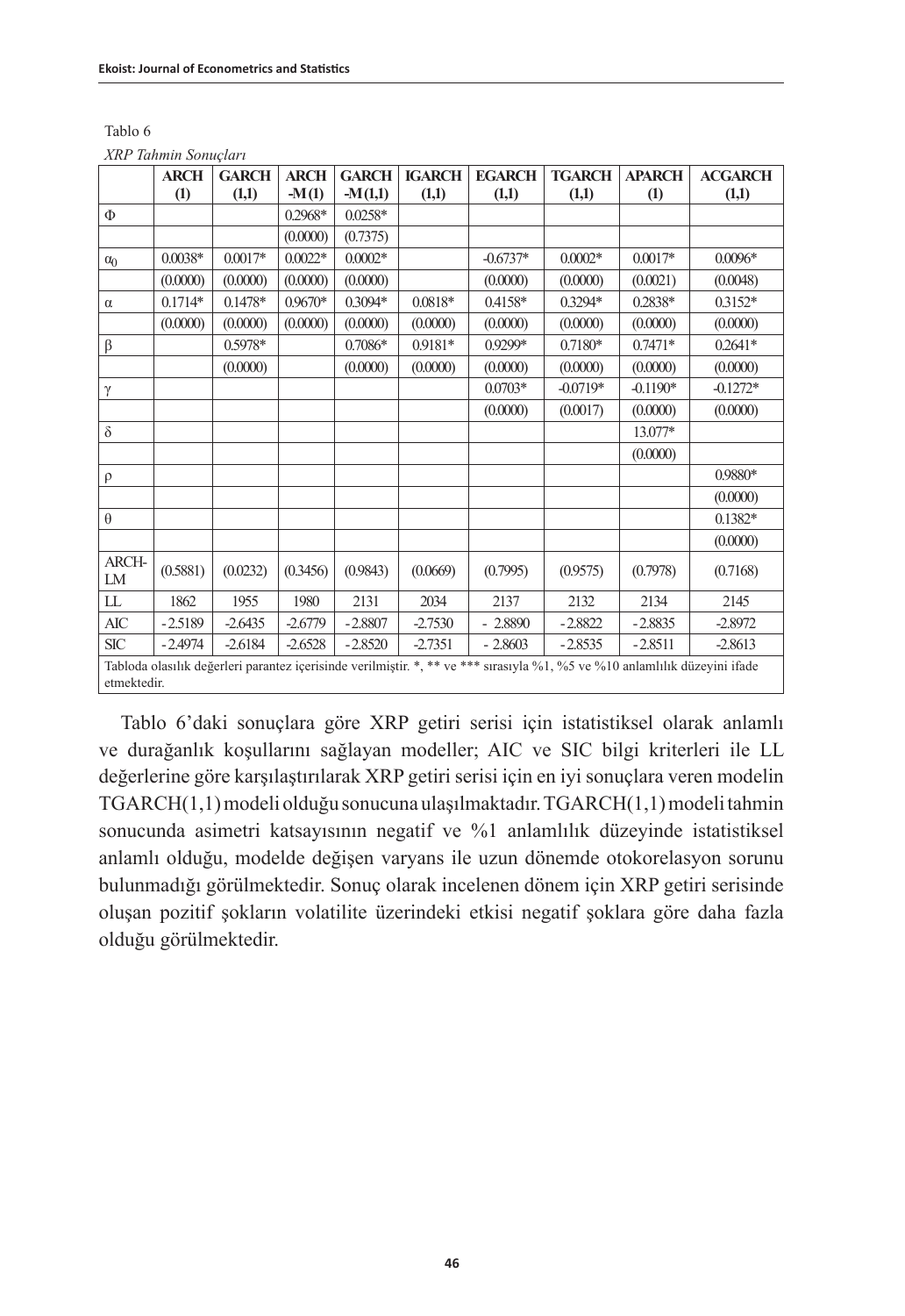|                    | <b>ARCH</b>       | <b>GARCH</b> | <b>ARCH</b> | <b>GARCH</b> | <b>IGARCH</b> | <b>EGARCH</b>                                                                                                              | <b>TGARCH</b> | <b>APARCH</b>     | <b>ACGARCH</b> |
|--------------------|-------------------|--------------|-------------|--------------|---------------|----------------------------------------------------------------------------------------------------------------------------|---------------|-------------------|----------------|
|                    | $\left( 1\right)$ | (1,1)        | $-M(1)$     | $-M(1,1)$    | (1,1)         | (1,1)                                                                                                                      | (1,1)         | $\left( 1\right)$ | (1,1)          |
| $\Phi$             |                   |              | $0.4725*$   | 0.2001       |               |                                                                                                                            |               |                   |                |
|                    |                   |              | (0.1801)    | (0.2646)     |               |                                                                                                                            |               |                   |                |
| $\alpha_0$         | $0.0030*$         | $0.0009*$    | $0.0032*$   | $0.0002*$    |               | $-0.4448*$                                                                                                                 | $0.0002*$     | $0.0125*$         | $0.0038*$      |
|                    | (0.0000)          | (0.0000)     | (0.0000)    | (0.0000)     |               | (0.0000)                                                                                                                   | (0.0000)      | (0.1335)          | (0.0000)       |
| $\alpha$           | $0.1719*$         | $0.1484*$    | $0.1745*$   | 0.0858*      | $0.0400*$     | 0.1624                                                                                                                     | $0.0675*$     | $0.0658*$         | $0.0026*$      |
|                    | (0.0000)          | (0.0000)     | (0.0000)    | (0.0000)     | (0.0000)      | (0.0000)                                                                                                                   | (0.0001)      | (0.0011)          | (0.8774)       |
| β                  |                   | 0.5984*      |             | $0.8377*$    | 0.9599*       | 0.9423*                                                                                                                    | $0.8267*$     | $0.9029*$         | $-0.8600*$     |
|                    |                   | (0.0000)     |             | (0.0000)     | (0.0000)      | (0.0000)                                                                                                                   | (0.0000)      | (0.0000)          | (0.0000)       |
| $\gamma$           |                   |              |             |              |               | $-0.0448$                                                                                                                  | $0.0560*$     | $0.3465*$         | $-0.0685*$     |
|                    |                   |              |             |              |               | (0.0000)                                                                                                                   | (0.0010)      | (0.0000)          | (0.0000)       |
| $\delta$           |                   |              |             |              |               |                                                                                                                            |               | $0.4591*$         |                |
|                    |                   |              |             |              |               |                                                                                                                            |               | (0.0221)          |                |
| $\rho$             |                   |              |             |              |               |                                                                                                                            |               |                   | $0.9269*$      |
|                    |                   |              |             |              |               |                                                                                                                            |               |                   | (0.0000)       |
| $\theta$           |                   |              |             |              |               |                                                                                                                            |               |                   | $0.0923*$      |
|                    |                   |              |             |              |               |                                                                                                                            |               |                   | (0.0002)       |
| <b>ARCH</b><br>-LM | (0.7066)          | (0.6820)     | (0.6569)    | (0.8881)     | (0.5302)      | (0.8586)                                                                                                                   | (0.8738)      | (0.3085)          | (0.5096)       |
| LL                 | 1529              | 1557         | 1531        | 1568         | 1541          | 1575                                                                                                                       | 1569          | 1578              | 1574           |
| AIC                | $-2.7424$         | $-2.7911$    | $-2.7435$   | $-2.8087$    | $-2.7649$     | $-2.8214$                                                                                                                  | $-2.8110$     | $-2.8245$         | $-2.8152$      |
| $SIC$              | $-2.7198$         | $-2.7640$    | $-2.7165$   | $-2.7772$    | $-2.7468$     | $-2.7898$                                                                                                                  | $-2.7794$     | $-2.7884$         | $-2.7746$      |
|                    |                   |              |             |              |               | Tabloda olasılık değerleri parantez içerisinde verilmiştir. *, ** ve *** sırasıyla %1, %5 ve %10 anlamlılık düzeyini ifade |               |                   |                |
| etmektedir.        |                   |              |             |              |               |                                                                                                                            |               |                   |                |

Tablo 7 *ADA Tahmin Sonuçları*

Tablo 7'deki sonuçlara göre ADA getiri serisi için istatistiksel olarak anlamlı ve durağanlık koşullarını sağlayan modeller; AIC ve SIC bilgi kriterleri ile LL değerlerine göre karşılaştırılarak ADA getiri serisi için en iyi sonuçları veren modelin EGARCH(1,1) modeli olduğu sonucuna ulaşılmaktadır. EGARCH(1,1) modeli tahmin sonucunda zaman asimetri katsayısının negatif ve %1 anlamlılık düzeyinde istatistiksel olarak anlamlı olduğu ve modelde değişen varyans ile otokorelasyon sorunu bulunmadığı görülmektedir. Sonuç olarak incelenen dönem için ADA getiri serisinde kaldıraç etkisinin olduğu görülmektedir.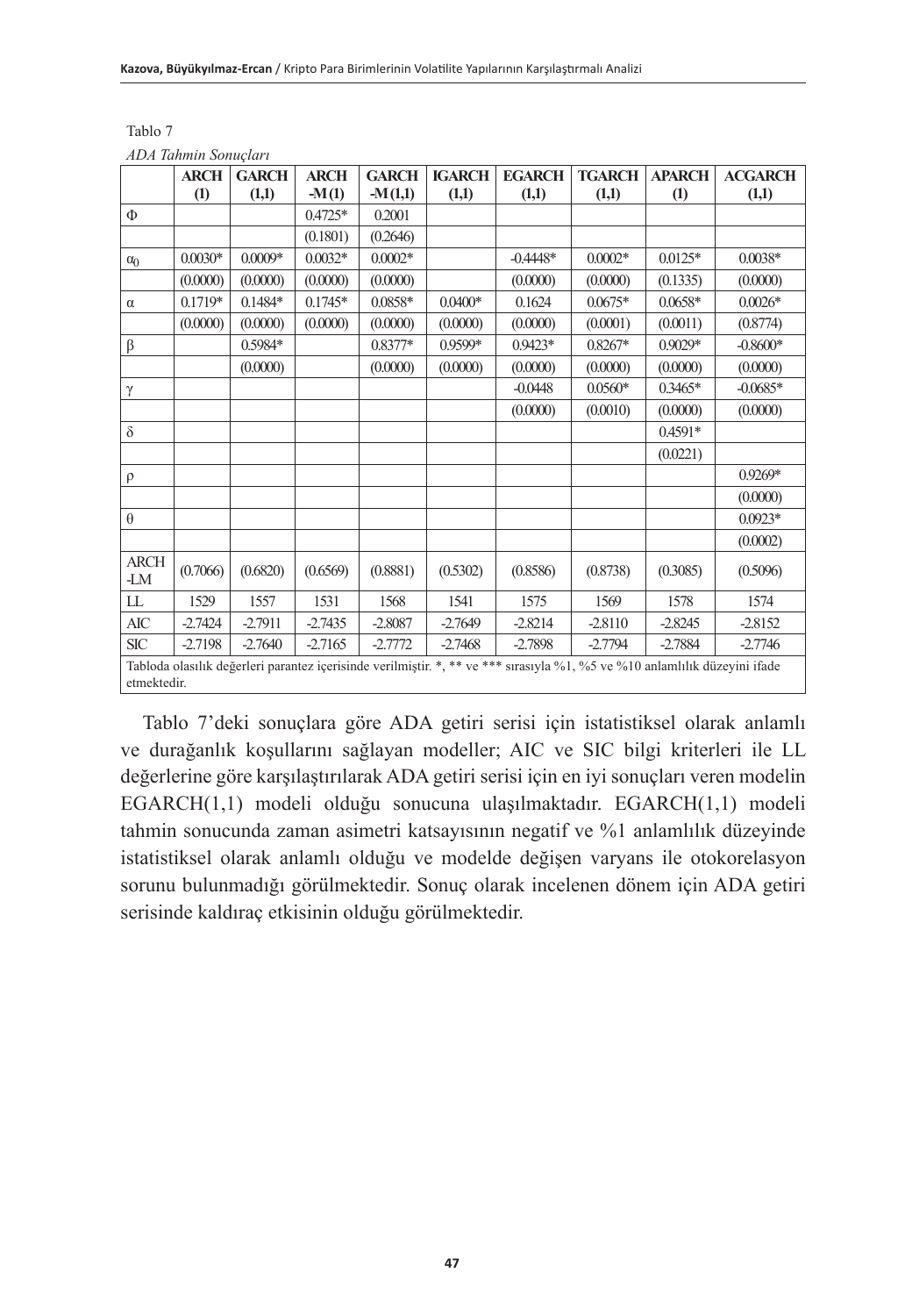| Tablo 8              |
|----------------------|
| LTC Tahmin Sonuçları |

|             | <b>ARCH</b>       | <b>GARCH</b> | <b>ARCH</b> | <b>GARCH-</b> | <b>IGARCH</b> | <b>EGARCH</b>                                                                                                              | <b>TGARCH</b> | <b>APARCH</b> | <b>ACGARCH</b> |
|-------------|-------------------|--------------|-------------|---------------|---------------|----------------------------------------------------------------------------------------------------------------------------|---------------|---------------|----------------|
|             |                   |              |             |               |               |                                                                                                                            |               |               |                |
|             | $\left( 1\right)$ | (1,1)        | $-M(1)$     | M(1,1)        | (1,1)         | (1,1)                                                                                                                      | (1,1)         | (1)           | (1,1)          |
| Φ           |                   |              | 0.5098      | 0.2189        |               |                                                                                                                            |               |               |                |
|             |                   |              | (0.0223)    | (0.1925)      |               |                                                                                                                            |               |               |                |
| $\alpha_0$  | $0.0038*$         | $0.0026*$    | $0.0031*$   | $0.0002*$     |               | $-0.4297*$                                                                                                                 | $0.0001*$     | $0.0005*$     | $0.0045*$      |
|             | (0.0000)          | (0.0000)     | (0.0000)    | (0.0000)      |               | (0.0000)                                                                                                                   | (0.0000)      | (0.0962)      | (0.0000)       |
| $\alpha$    | $0.1726*$         | $0.1500*$    | 0.2127*     | $0.0628*$     | $0.0081*$     | $0.1494*$                                                                                                                  | $0.0649*$     | $0.0580*$     | $0.0583*$      |
|             | (0.0000)          | (0.0010)     | (0.0000)    | (0.0000)      | (0.0000)      | (0.0000)                                                                                                                   | (0.0000)      | (0.0000)      | (0.0000)       |
| β           |                   | 0.5997*      |             | 0.8789*       | 0.9918*       | 0.9411*                                                                                                                    | $0.9031*$     | $0.9037*$     | $-0.8382*$     |
|             |                   | (0.0000)     |             | (0.0000)      | (0.0000)      | (0.0000)                                                                                                                   | (0.0000)      | (0.0000)      | (0.0000)       |
| γ           |                   |              |             |               |               | $0.0304*$                                                                                                                  | $-0.0323*$    | $-0.1892$     | $-0.1400**$    |
|             |                   |              |             |               |               | (0.0000)                                                                                                                   | (0.0000)      | (0.0000)      | (0.0000)       |
| $\delta$    |                   |              |             |               |               |                                                                                                                            |               | 16.400*       |                |
|             |                   |              |             |               |               |                                                                                                                            |               | (0.0000)      |                |
| $\rho$      |                   |              |             |               |               |                                                                                                                            |               |               | $0.9257*$      |
|             |                   |              |             |               |               |                                                                                                                            |               |               | (0.0000)       |
| $\theta$    |                   |              |             |               |               |                                                                                                                            |               |               | $0.1042*$      |
|             |                   |              |             |               |               |                                                                                                                            |               |               | (0.0000)       |
| ARCH-<br>LM | (0.7507)          | (0.4948)     | (0.8226)    | (0.7997)      | (0.3935)      | (0.5886)                                                                                                                   | (0.6533)      | (0.6161)      | (0.8229)       |
| LL          | 2021              | 1883         | 2033        | 2067          | 1956          | 2068                                                                                                                       | 2068          | 2068          | 2082           |
| $\rm AIC$   | $-2.7334$         | $-2.5458$    | $-2.7488$   | $-2.7933$     | $-2.6476$     | $-2.7943$                                                                                                                  | $-2.7945$     | $-2.7939$     | $-2.8110$      |
| <b>SIC</b>  | $-2.7190$         | $-2.5278$    | $-2.7309$   | $-2.7718$     | $-2.6369$     | $-2.7728$                                                                                                                  | $-2.7729$     | $-2.7688$     | $-2.7822$      |
|             |                   |              |             |               |               | Tabloda olasılık değerleri parantez içerisinde verilmiştir. *, ** ve *** sırasıyla %1, %5 ve %10 anlamlılık düzeyini ifade |               |               |                |
| etmektedir. |                   |              |             |               |               |                                                                                                                            |               |               |                |

Tablo 8'deki sonuçlara LTC getiri serisi için istatistiksel olarak anlamlı ve durağanlık koşullarını sağlayan modeller; AIC ve SIC bilgi kriterleri ile LL değerlerine göre karşılaştırılarak LTC getiri serisi için en iyi sonuçları veren modelin TGARCH(1,1) modeli olduğu sonucuna ulaşılmaktadır. TGARCH(1,1) modeli tahmin sonucunda zaman asimetri katsayısının negatif ve %1 anlamlılık düzeyinde istatistiksel anlamlı olduğu, modelde değişen varyans ile otokorelasyon sorunu bulunmadığı görülmektedir. Sonuç olarak incelenen dönem için LTC getiri serisinde oluşan pozitif şokların volatilite üzerindeki etkisi negatif şoklara göre daha fazla olduğu görülmektedir.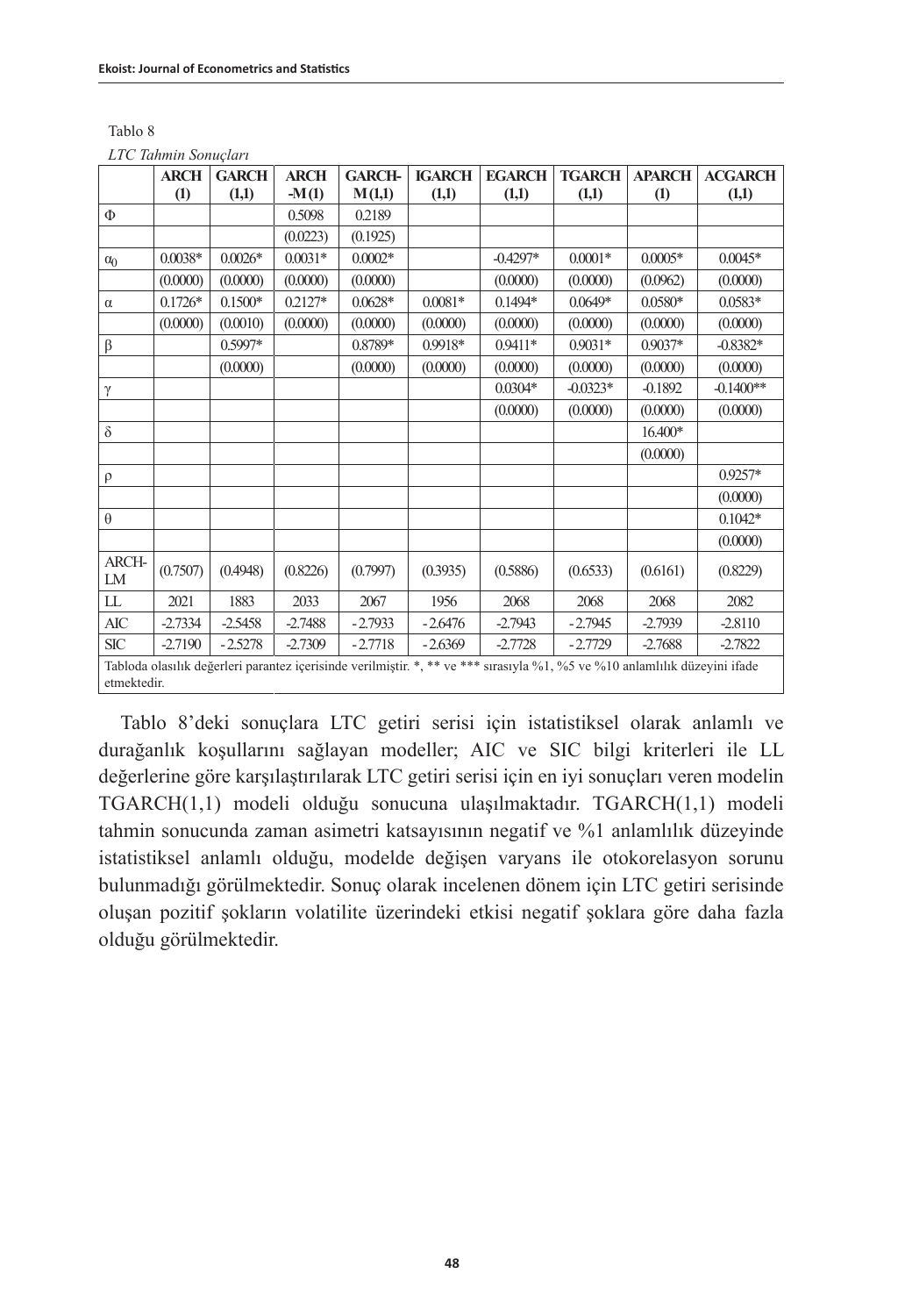| Tablo 9                                                                                                                                   |             |              |             |              |               |               |               |               |                |  |  |
|-------------------------------------------------------------------------------------------------------------------------------------------|-------------|--------------|-------------|--------------|---------------|---------------|---------------|---------------|----------------|--|--|
| <b>BCH</b> Tahmin Sonucları                                                                                                               |             |              |             |              |               |               |               |               |                |  |  |
|                                                                                                                                           | <b>ARCH</b> | <b>GARCH</b> | <b>ARCH</b> | <b>GARCH</b> | <b>IGARCH</b> | <b>EGARCH</b> | <b>TGARCH</b> | <b>APARCH</b> | <b>ACGARCH</b> |  |  |
|                                                                                                                                           | (1)         | (1,1)        | $-M(1)$     | $-M(1,1)$    | (1,1)         | (1,1)         | (1,1)         | (1)           | (1,1)          |  |  |
| Φ                                                                                                                                         |             |              | 0.2393      | 0.0472       |               |               |               |               |                |  |  |
|                                                                                                                                           |             |              | (0.2125)    | (0.6977)     |               |               |               |               |                |  |  |
| $\alpha_0$                                                                                                                                | 0.0035      | 0.00351      | 0.0040      | 0.0001       |               | $-0.2786$     | 0.0001        | 0.0013        | 0.0053         |  |  |
|                                                                                                                                           | (0.0000)    | (0.0002)     | (0.0000)    | (0.0000)     |               | (0.0000)      | (0.0000)      | (0.0469)      | (0.0000)       |  |  |
| $\alpha$                                                                                                                                  | 0.1714      | 0.1500       | 0.2660      | 0.0901       | 0.0382        | 0.1695        | 0.1063        | 0.0932        | 0.1214         |  |  |
|                                                                                                                                           | (0.0000)    | (0.0006)     | (0.0000)    | (0.0000)     | (0.0000)      | (0.0000)      | (0.0000)      | (0.0000)      | (0.0000)       |  |  |
| β                                                                                                                                         |             | 0.5998       |             | 0.8784       | 0.9617        | 0.9691        | 0.8830        | 0.9057        | 0.0132         |  |  |
|                                                                                                                                           |             | (0.0000)     |             | (0.0000)     | (0.0000)      | (0.0000)      | (0.0000)      | (0.0000)      | (0.0000)       |  |  |
| γ                                                                                                                                         |             |              |             |              |               | 0.0270        | $-0.0361$     | $-0.1342$     | $-0.1448$      |  |  |
|                                                                                                                                           |             |              |             |              |               | (0.0001)      | (0.0009)      | (0.0001)      | (0.0000)       |  |  |
| $\delta$                                                                                                                                  |             |              |             |              |               |               |               | 11.732        |                |  |  |
|                                                                                                                                           |             |              |             |              |               |               |               | (0.0000)      |                |  |  |
| $\rho$                                                                                                                                    |             |              |             |              |               |               |               |               | 0.9647         |  |  |
|                                                                                                                                           |             |              |             |              |               |               |               |               | (0.0000)       |  |  |
| $\theta$                                                                                                                                  |             |              |             |              |               |               |               |               | 0.0763         |  |  |
|                                                                                                                                           |             |              |             |              |               |               |               |               | (0.9352)       |  |  |
| ARCH-<br>LM                                                                                                                               | (0.9929)    | (0.0880)     | (0.6520)    | (0.6372)     | (0.1283)      | (0.2469)      | (0.7084)      | (0.2404)      | (0.9925)       |  |  |
| LL                                                                                                                                        | 1543        | 14222        | 1556        | 1628         | 1589          | 1635          | 1630          | 1634          | 1631           |  |  |
| <b>AIC</b>                                                                                                                                | $-2.4418$   | $-2.2478$    | $-2.4610$   | $-2.5736$    | $-2.5167$     | $-2.5843$     | $-2.5760$     | $-2.5817$     | $-2.5751$      |  |  |
| <b>SIC</b>                                                                                                                                | $-2.4255$   | $-2.2274$    | $-2.4406$   | $-2.5492$    | $-2.5045$     | $-2.5598$     | $-2.5516$     | $-2.5532$     | $-2.5425$      |  |  |
| Tabloda olasılık değerleri parantez içerisinde verilmiştir. *, ** ve *** sırasıyla %1, %5 ve %10 anlamlılık düzeyini ifade<br>etmektedir. |             |              |             |              |               |               |               |               |                |  |  |

 Tablo 9'daki sonuçlara göre BCH getiri serisi için istatistiksel olarak anlamlı ve durağanlık koşullarını sağlayan modeller; AIC ve SIC bilgi kriterleri ile LL değerlerine göre karşılaştırılarak BCH getiri serisi için en iyi sonuçları veren modelin EGARCH(1,1) modeli olduğu sonucuna ulaşılmaktadır. EGARCH(1,1) modeli tahmin sonucunda asimetri katsayısının pozitif ve %1 anlamlılık düzeyinde istatistiksel anlamlı olduğu, modelde değişen varyans ile otokorelasyon sorunu bulunmadığı görülmektedir. Sonuç olarak incelenen dönem için BCH getiri serisinde EGARCH modelinde yer alan asimetri katsayısı pozitif olduğu için volatilitede meydana gelen pozitif şokların etkisi negatif şoklara göre daha fazla olduğu görülmektedir.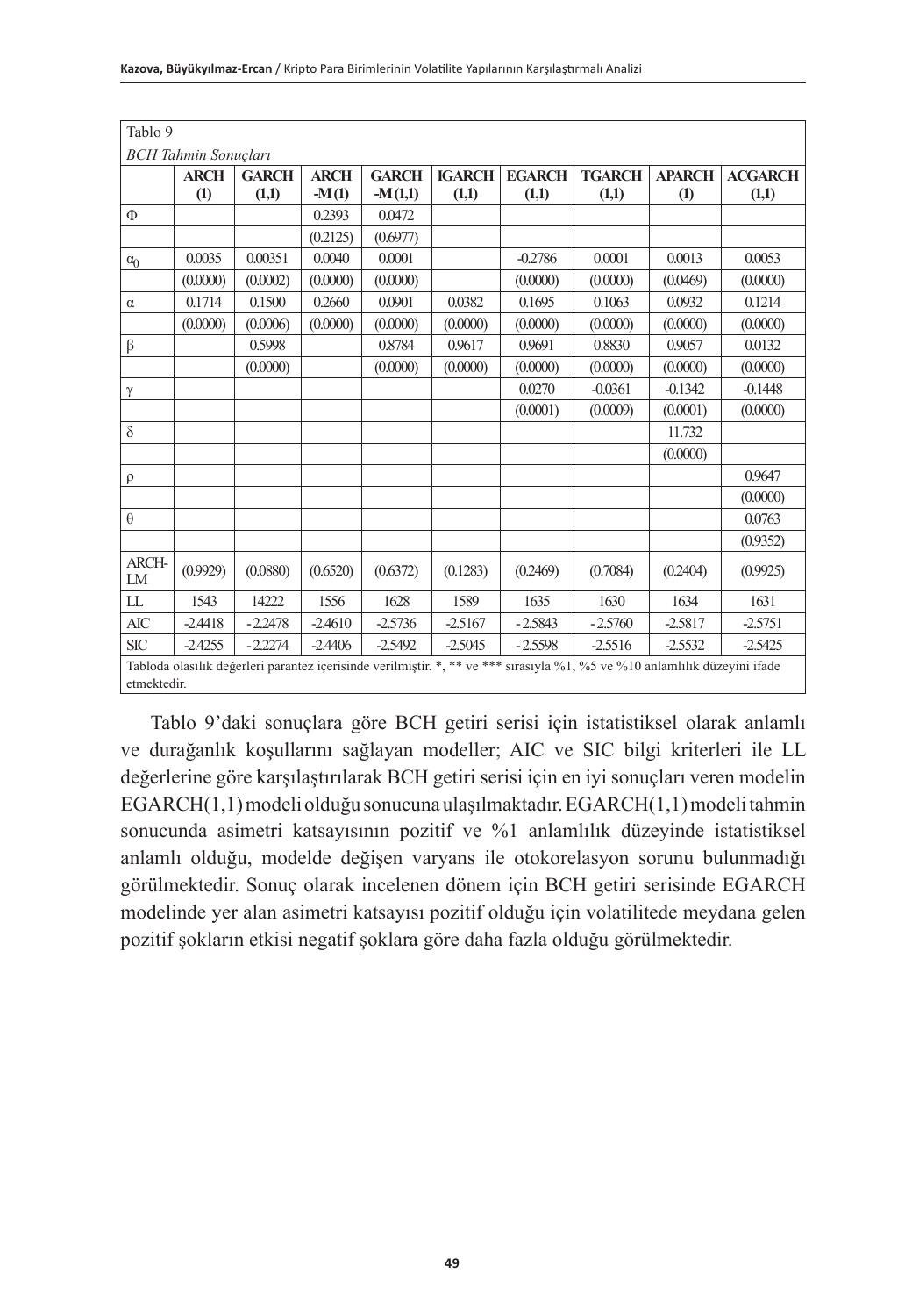| Tablo 10 |                       |
|----------|-----------------------|
|          | LINK Tahmin Sonucları |

|                    | <b>ARCH</b>      | <b>GARCH</b> | <b>ARCH</b> | <b>GARCH</b> | <b>IGARCH</b> | <b>EGARCH</b> | <b>TGARCH</b>                                                                                                              | <b>APARCH</b>    | <b>ACGARCH</b> |
|--------------------|------------------|--------------|-------------|--------------|---------------|---------------|----------------------------------------------------------------------------------------------------------------------------|------------------|----------------|
|                    | $\left(1\right)$ | (1,1)        | $-M(1)$     | $-M(1,1)$    | (1,1)         | (1,1)         | (1,1)                                                                                                                      | $\left(1\right)$ | (1,1)          |
| Φ                  |                  |              | 0.3687*     | 0.1289       |               |               |                                                                                                                            |                  |                |
|                    |                  |              | (0.3631)    | (0.3504)     |               |               |                                                                                                                            |                  |                |
| $\alpha_0$         | $0.0047*$        | $0.0001*$    | $0.0047*$   | $0.0001*$    | $0.0038*$     | $-0.2831*$    | $0.000*$                                                                                                                   | $0.0019***$      | $0.1035*$      |
|                    | (0.0000)         | (0.0002)     | (0.0001)    | (0.0002)     | (0.0000)      | (0.0000)      | (0.0000)                                                                                                                   | (0.0819)         | (0.8797)       |
| $\alpha$           | $0.1350*$        | $0.0827*$    | $0.1297*$   | 0.0838*      | 0.9961*       | $0.1741*$     | $0.0638*$                                                                                                                  | 0.0939*          | $-0.0667*$     |
|                    | (0.0000)         | (0.0000)     | (0.0000)    | (0.0000)     | (0.0000)      | (0.0000)      | (0.0000)                                                                                                                   | (0.0000)         | (0.0000)       |
| β                  |                  | $0.9014*$    |             | $0.9000*$    |               | $0.9704*$     | $0.8867*$                                                                                                                  | $0.9077*$        | $-0.9225*$     |
|                    |                  | (0.0000)     |             | (0.0000)     |               | (0.0000)      | (0.0000)                                                                                                                   | (0.0000)         | (0.0000)       |
| γ                  |                  |              |             |              |               | $-0.0396*$    | $0.0664*$                                                                                                                  | $0.2691*$        | 0.1184         |
|                    |                  |              |             |              |               | (0.0003)      | (0.0001)                                                                                                                   | (0.0001)         | (0.0000)       |
| $\delta$           |                  |              |             |              |               |               |                                                                                                                            | $0.9744*$        |                |
|                    |                  |              |             |              |               |               |                                                                                                                            | (0.0000)         |                |
| $\rho$             |                  |              |             |              |               |               |                                                                                                                            |                  | 0.9991*        |
|                    |                  |              |             |              |               |               |                                                                                                                            |                  | (0.0000)       |
| $\theta$           |                  |              |             |              |               |               |                                                                                                                            |                  | $0.1025*$      |
|                    |                  |              |             |              |               |               |                                                                                                                            |                  | (0.0000)       |
| <b>ARCH</b><br>-LM | (0.9278)         | (0.8063)     | (0.8829)    | (0.8440)     | (0.0395)      | (0.6921)      | (0.9790)                                                                                                                   | (0.5481)         | (0.8938)       |
| LL                 | 1297             | 1331         | 1298        | 1332         | 1276          | 1341          | 1334                                                                                                                       | 1341             | 1343           |
| AIC                | $-2.4001$        | $-2.4603$    | $-2.3990$   | $-2.4597$    | $-2.3632$     | $-2.4772$     | $-2.4641$                                                                                                                  | $-2.4760$        | $-2.4766$      |
| <b>SIC</b>         | $-2.3862$        | $-2.4419$    | $-2.3805$   | $-2.4366$    | $-2.3540$     | $-2.4541$     | $-2.4410$                                                                                                                  | $-2.4483$        | $-2.4443$      |
|                    |                  |              |             |              |               |               | Tabloda olasılık değerleri parantez içerisinde verilmiştir. *, ** ve *** sırasıyla %1, %5 ve %10 anlamlılık düzeyini ifade |                  |                |
| etmektedir.        |                  |              |             |              |               |               |                                                                                                                            |                  |                |

Tablo 10'daki sonuçlara göre LINK getiri serisi için istatistiksel olarak anlamlı ve durağanlık koşullarını sağlayan modeller; AIC ve SIC bilgi kriterleri ile LL değerlerine göre karşılaştırılarak LINK getiri serisi için en iyi sonuçlara veren modelin EGARCH(1,1) modeli olduğu sonucuna ulaşılmaktadır. EGARCH(1,1) modeli sonucuna bakıldığı zaman asimetri katsayısının negatif ve %1 anlamlılık düzeyinde istatistiksel anlamlı olduğu, modelde değişen varyans ile otokorelasyon sorunu bulunmadığı görülmektedir. Sonuç olarak incelenen dönem için LINK getiri serisinde kaldıraç etkisinin olduğu ve negatif şokların volatilite üzerindeki etkisi pozitif şoklara göre daha fazla olduğu görülmektedir.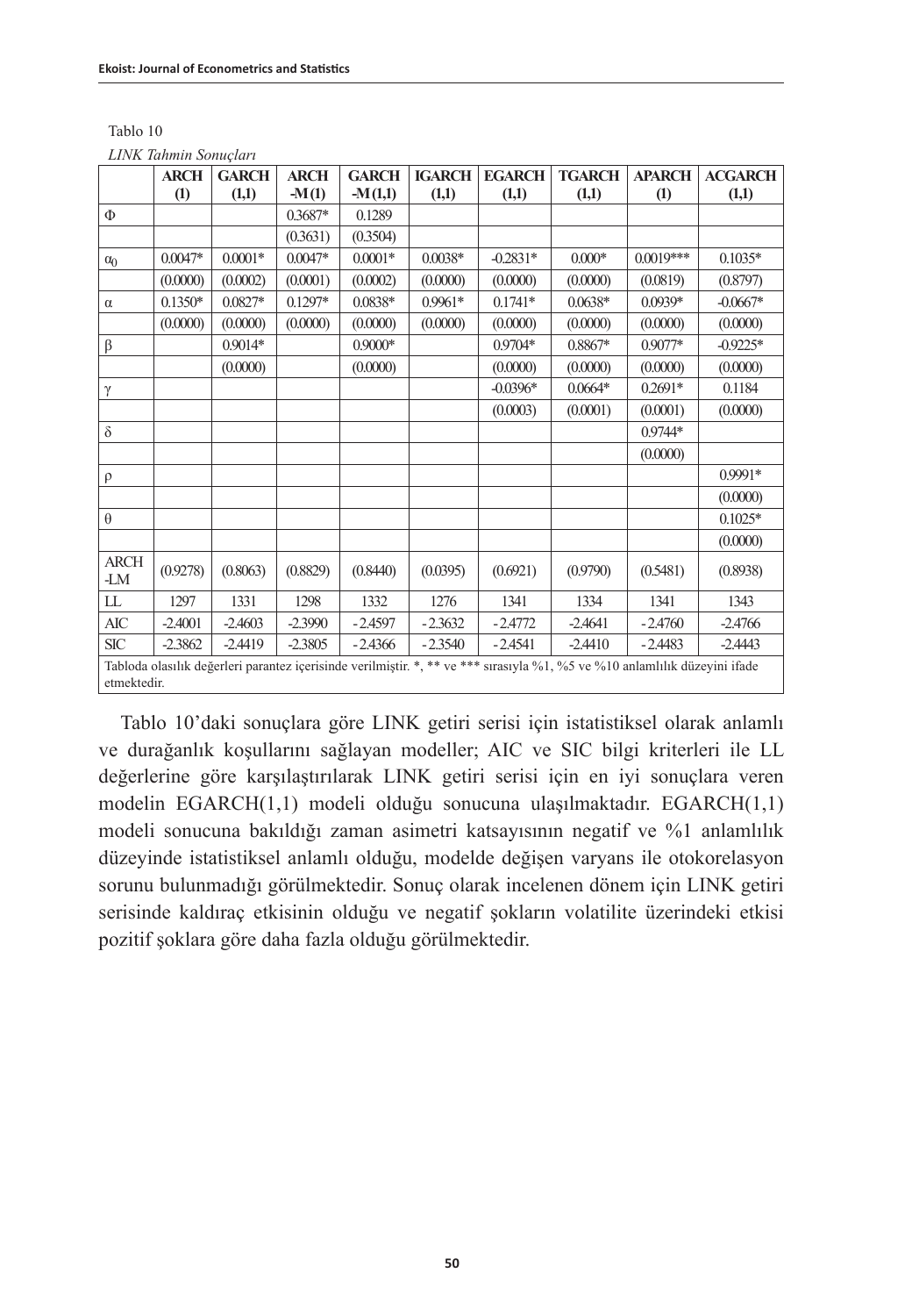|             | <b>ARCH</b>                                                                                                                               | <b>GARCH</b> | <b>ARCH</b> | <b>GARCH</b> | <b>IGARCH</b> | <b>EGARCH</b> | <b>TGARCH</b> | <b>APARCH</b> | <b>ACGARCH</b> |  |  |
|-------------|-------------------------------------------------------------------------------------------------------------------------------------------|--------------|-------------|--------------|---------------|---------------|---------------|---------------|----------------|--|--|
|             | (1)                                                                                                                                       | (1,1)        | $-M(1)$     | $-M(1,1)$    | (1,1)         | (1,1)         | (1,1)         | (1)           | (1,1)          |  |  |
| Φ           |                                                                                                                                           |              | $0.1487*$   | 0.1288       |               |               |               |               |                |  |  |
|             |                                                                                                                                           |              | (0.0001)    | 0.1339       |               |               |               |               |                |  |  |
| $\alpha_0$  | $0.0042*$                                                                                                                                 | $0.0010*$    | $0.0031*$   | $0.0002*$    |               | $-0.5295*$    | $0.0002*$     | $0.0010*$     | $0.0072*$      |  |  |
|             | (0.0000)                                                                                                                                  | (0.0000)     | (0.0000)    | (0.0000)     |               | (0.0000)      | (0.0000)      | (0.0614)      | (0.0029)       |  |  |
| $\alpha$    | $0.1712*$                                                                                                                                 | $0.1466*$    | $0.6637*$   | $0.2132*$    | $0.0788*$     | $0.3228*$     | $0.2373*$     | $0.1877*$     | 0.3585*        |  |  |
|             | (0.0000)                                                                                                                                  | (0.0000)     | (0.0000)    | (0.0000)     | (0.0000)      | (0.0000)      | (0.0000)      | (0.0000)      | (0.0000)       |  |  |
| β           |                                                                                                                                           | 0.5966*      |             | $0.7820*$    | $0.9211*$     | $0.9440*$     | $0.8009*$     | 0.8149*       | 0.3812*        |  |  |
|             |                                                                                                                                           | (0.0000)     |             | (0.0000)     | (0.0000)      | (0.0000)      | (0.0000)      | (0.0000)      | (0.0000)       |  |  |
| γ           |                                                                                                                                           |              |             |              |               | $0.0772*$     | $-0.1032*$    | $-0.2031*$    | $-0.3370*$     |  |  |
|             |                                                                                                                                           |              |             |              |               | (0.0000)      | (0.0000)      | (0.0000)      | (0.0000)       |  |  |
| $\delta$    |                                                                                                                                           |              |             |              |               |               |               | 14.283*       |                |  |  |
|             |                                                                                                                                           |              |             |              |               |               |               | (0.0000)      |                |  |  |
| $\rho$      |                                                                                                                                           |              |             |              |               |               |               |               | $0.9924*$      |  |  |
|             |                                                                                                                                           |              |             |              |               |               |               |               | (0.0000)       |  |  |
| $\theta$    |                                                                                                                                           |              |             |              |               |               |               |               | 0.0589*        |  |  |
|             |                                                                                                                                           |              |             |              |               |               |               |               | (0.0000)       |  |  |
| ARCH-<br>LM | (0.0621)                                                                                                                                  | (0.1685)     | (0.2308)    | (0.3665)     | (0.0003)      | (0.1774)      | (0.3607)      | (0.2062)      | (0.8264)       |  |  |
| LL          | 1702                                                                                                                                      | 1767         | 1749        | 1829         | 1768          | 1837          | 1832          | 1834          | 1866           |  |  |
| AIC         | $-2.3848$                                                                                                                                 | $-2.4736$    | $-2.4486$   | $-2.5593$    | $-2.4781$     | $-2.5708$     | $-2.5643$     | $-2.5653$     | $-2.6087$      |  |  |
| <b>SIC</b>  | $-2.3626$                                                                                                                                 | $-2.4477$    | $-2.4228$   | $-2.5298$    | $-2.4597$     | $-2.5412$     | $-2.5347$     | $-2.5320$     | $-2.5718$      |  |  |
|             |                                                                                                                                           |              |             |              |               |               |               |               |                |  |  |
|             | Tabloda olasılık değerleri parantez içerisinde verilmiştir. *, ** ve *** sırasıyla %1, %5 ve %10 anlamlılık düzeyini ifade<br>etmektedir. |              |             |              |               |               |               |               |                |  |  |

Tablo 11 *XLM Tahmin Sonuçları*

Tablo 11'deki sonuçlara göre XLM getiri serisi için istatistiksel olarak anlamlı ve durağanlık koşullarını sağlayan modeller; AIC ve SIC bilgi kriterleri ile LL değerlerine göre karşılaştırılarak XLM getiri serisi için en iyi sonuçları veren modelin ACGARCH(1,1) modeli olduğu sonucuna ulaşılmaktadır. ACGARCH(1,1) modeli tahmin sonucunda zaman asimetri katsayısının negatif ve %1 anlamlılık düzeyinde istatistiksel anlamlı olduğu, modelde değişen varyans ile otokorelasyon sorunu bulunmadığı görülmektedir. Sonuç olarak incelenen dönem için XLM getiri serisinde oluşan pozitif şokların volatilite üzerindeki etkisi negatif şoklara göre geçici olarak daha fazla olduğu görülmektedir.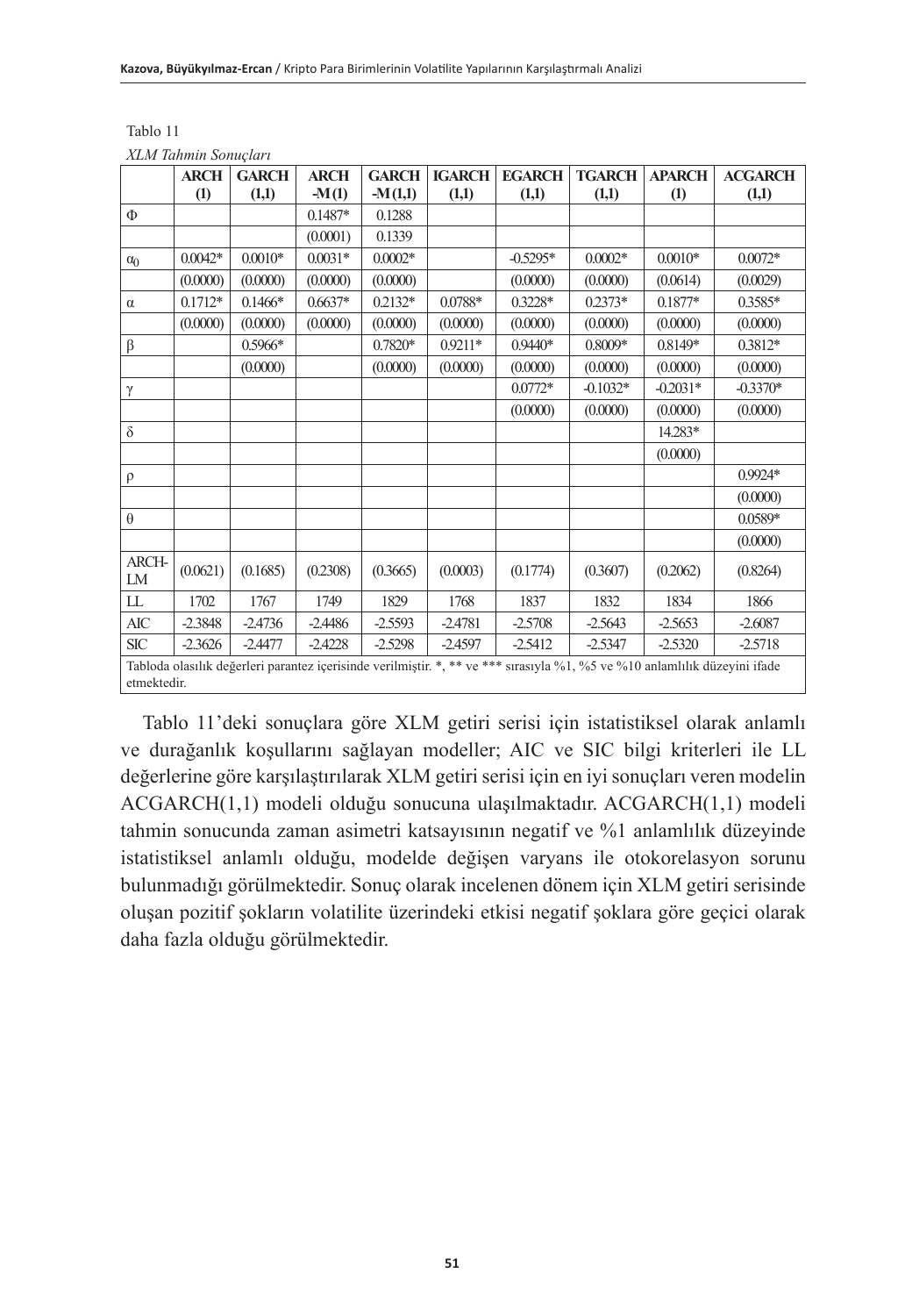| Tablo 12             |                                                                                                                                           |              |             |              |               |               |               |                  |                |  |
|----------------------|-------------------------------------------------------------------------------------------------------------------------------------------|--------------|-------------|--------------|---------------|---------------|---------------|------------------|----------------|--|
| TRX Tahmin Sonucları |                                                                                                                                           |              |             |              |               |               |               |                  |                |  |
|                      | <b>ARCH</b>                                                                                                                               | <b>GARCH</b> | <b>ARCH</b> | <b>GARCH</b> | <b>IGARCH</b> | <b>EGARCH</b> | <b>TGARCH</b> | <b>APARCH</b>    | <b>ACGARCH</b> |  |
|                      | $\left( 1\right)$                                                                                                                         | (1,1)        | $-M(1)$     | $-M(1,1)$    | (1,1)         | (1,1)         | (1,1)         | $\left(1\right)$ | (1,1)          |  |
| Φ                    |                                                                                                                                           |              | $-0.0345$   | 0.0160       |               |               |               |                  |                |  |
|                      |                                                                                                                                           |              | (0.3562)    | (0.8704)     |               |               |               |                  |                |  |
| $\alpha_0$           | $0.0041*$                                                                                                                                 | $0.0011*$    | $0.0026*$   | $0.0001*$    |               | $-0.4282*$    | $0.0001*$     | $0.0001*$        | $0.0056*$      |  |
|                      | (0.0000)                                                                                                                                  | (0.0000)     | (0.0000)    | (0.0000)     |               | (0.0000)      | (0.0000)      | (0.1813)         | (0.0000)       |  |
| $\alpha$             | $0.1714*$                                                                                                                                 | 0.1470       | $0.7418*$   | $0.1738*$    | $0.0914*$     | $0.3018*$     | $0.1783*$     | $0.1720*$        | $0.1415*$      |  |
|                      | (0.0000)                                                                                                                                  | (0.0000)     | (0.0000)    | (0.0000)     | (0.0000)      | (0.0000)      | (0.0000)      | (0.0000)         | (0.0000)       |  |
| β                    |                                                                                                                                           | 0.5970       |             | 0.8190*      | 0.9085*       | 0.9608*       | 0.8202*       | $0.8206*$        | $0.0250*$      |  |
|                      |                                                                                                                                           |              |             | (0.0000)     | (0.0000)      | (0.0000)      | (0.0000)      | (0.0000)         | (0.9025)       |  |
| γ                    |                                                                                                                                           |              |             |              |               | 0.0278        | $-0.0125$     | $-0.0179$        | $-0.2097*$     |  |
|                      |                                                                                                                                           |              |             |              |               | (0.0147)      | (0.4402)      | (0.4702)         | (0.0000)       |  |
| $\delta$             |                                                                                                                                           |              |             |              |               |               |               | $\overline{2}$   |                |  |
|                      |                                                                                                                                           |              |             |              |               |               |               | (0.0000)         |                |  |
| $\rho$               |                                                                                                                                           |              |             |              |               |               |               |                  | 0.9759*        |  |
|                      |                                                                                                                                           |              |             |              |               |               |               |                  | (0.0000)       |  |
| $\theta$             |                                                                                                                                           |              |             |              |               |               |               |                  | $0.1366*$      |  |
|                      |                                                                                                                                           |              |             |              |               |               |               |                  | (0.0000)       |  |
| ARCH-<br>LM          | (0.4195)                                                                                                                                  | (0.3850)     | (0.3713)    | (0.8813)     | (0.6957)      | (0.8504)      | (0.8803)      | (0.8826)         | (0.9116)       |  |
| LL                   | 1423                                                                                                                                      | 1542         | 1488        | 1601         | 1564          | 1597          | 1601          | 1601             | 1607           |  |
| AIC                  | $-2.4487$                                                                                                                                 | $-2.6520$    | $-2.5579$   | $-2.7515$    | $-2.6928$     | $-2.7445$     | $-2.7516$     | $-2.7499$        | $-2.7597$      |  |
| <b>SIC</b>           | $-2.4225$                                                                                                                                 | $-2.6215$    | $-2.5274$   | $-2.7166$    | $-2.6710$     | $-2.7096$     | $-2.7167$     | $-2.7106$        | $-2.7161$      |  |
|                      | Tabloda olasılık değerleri parantez içerisinde verilmiştir. *, ** ve *** sırasıyla %1, %5 ve %10 anlamlılık düzeyini ifade<br>etmektedir. |              |             |              |               |               |               |                  |                |  |

Tablo 12'deki sonuçlara gör TRX getiri serisi için istatistiksel olarak anlamlı ve durağanlık koşullarını sağlayan modeller; AIC ve SIC bilgi kriterleri ile LL değerlerine göre karşılaştırılarak TRX getiri serisi için en iyi sonuçları veren modelin EGARCH(1,1) modeli olduğu sonucuna ulaşılmaktadır. EGARCH(1,1) modeli tahmin sonucuna bakıldığı zaman asimetri katsayısının pozitif ve %1 anlamlılık düzeyinde istatistiksel anlamlı olduğu, modelde değişen varyans ile otokorelasyon sorunu bulunmadığı görülmektedir. Sonuç olarak incelenen dönem için TRX getiri serisinde oluşan pozitif şokların volatilite üzerindeki etkisi negatif şoklara göre daha fazla olduğunu göstermektedir.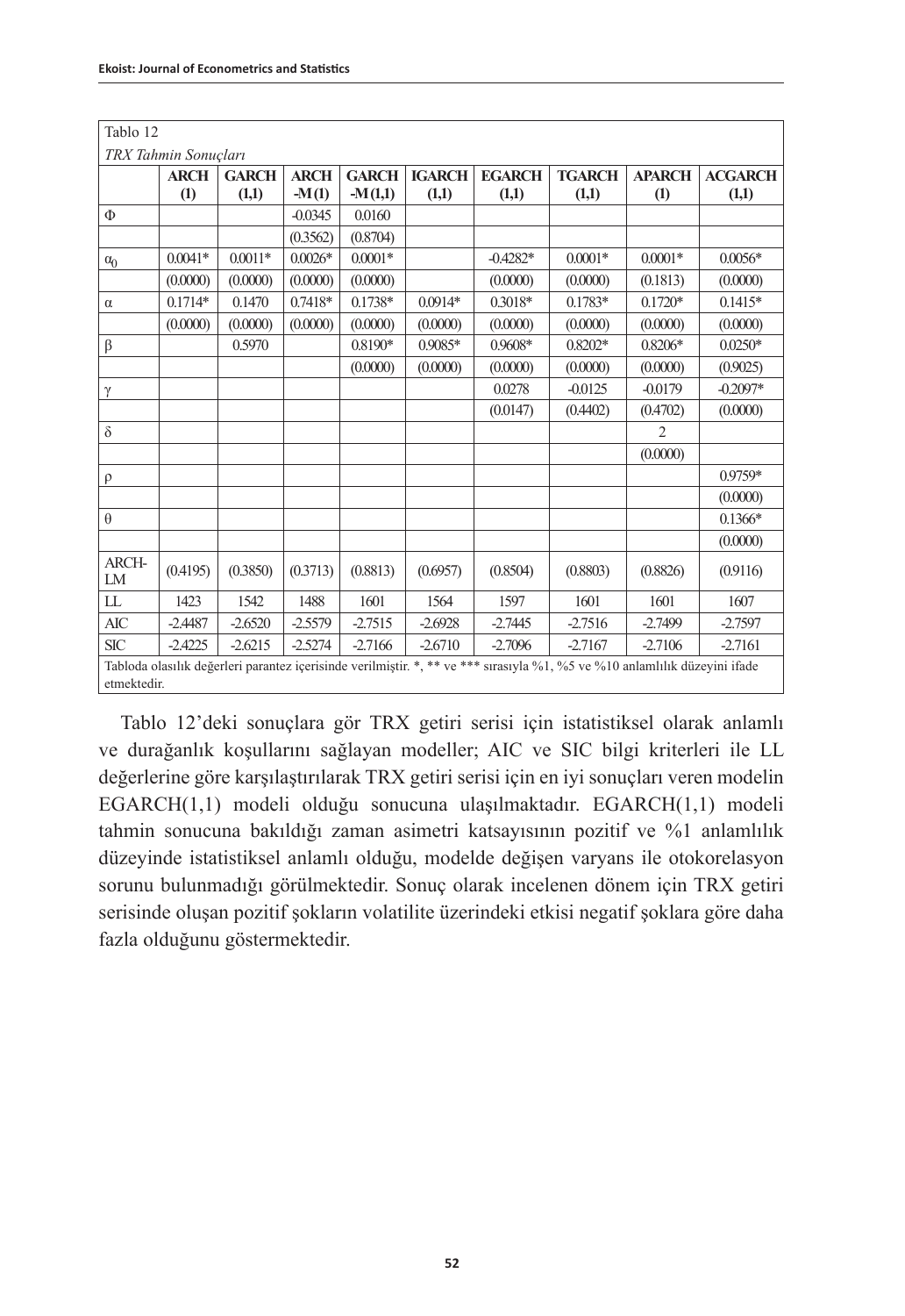|                    | <b>ARCH</b>      | <b>GARCH</b> | <b>ARCH</b> | <b>GARCH</b> | <b>IGARCH</b> | <b>EGARCH</b>                                                                                                              | <b>TGARCH</b> | <b>APARCH</b>    | <b>ACGARCH</b> |  |
|--------------------|------------------|--------------|-------------|--------------|---------------|----------------------------------------------------------------------------------------------------------------------------|---------------|------------------|----------------|--|
|                    | $\left(1\right)$ | (1,1)        | $-M(1)$     | $-M(1,1)$    | (1,1)         | (1,1)                                                                                                                      | (1,1)         | $\left(1\right)$ | (1,1)          |  |
| Φ                  |                  |              | $0.1854*$   | $-0.0289$    |               |                                                                                                                            |               |                  |                |  |
|                    |                  |              | (0.0074)    | (0.6597)     |               |                                                                                                                            |               |                  |                |  |
| $\alpha_0$         | $0.0022*$        | $0.0002*$    | $0.0022*$   | $0.0002*$    |               | $-10391*$                                                                                                                  | $0.0002*$     | $0.0018*$        | $0.0083*$      |  |
|                    | (0.0000)         | (0.0000)     | (0.0000)    | (0.0000)     |               | (0.0000)                                                                                                                   | (0.0000)      | (0.0037)         | (0.0000)       |  |
| $\alpha$           | $0.5565*$        | 0.2739*      | 0.5483*     | $0.2747*$    | $0.0416*$     | 0.4429*                                                                                                                    | $0.3232*$     | $0.2551*$        | $0.2293*$      |  |
|                    | (0.0000)         | (0.0000)     | (0.0000)    | (0.0000)     | (0.0000)      | (0.0000)                                                                                                                   | (0.0000)      | (0.0000)         | (0.0000)       |  |
| β                  |                  | $0.7113*$    |             | 0.7108*      | 0.9583*       | $0.8710*$                                                                                                                  | $0.7237*$     | 0.7419*          | $0.3221*$      |  |
|                    |                  | (0.0000)     |             | (0.0000)     | (0.0000)      | (0.0000)                                                                                                                   | (0.0000)      | (0.0000)         | (0.0000)       |  |
| $\gamma$           |                  |              |             |              |               | $0.1093*$                                                                                                                  | $-0.1314*$    | $-0.2242*$       | $-0.1931*$     |  |
|                    |                  |              |             |              |               | (0.0000)                                                                                                                   | (0.0000)      | (0.0000)         | (0.0000)       |  |
| $\delta$           |                  |              |             |              |               |                                                                                                                            |               | 13.488           |                |  |
|                    |                  |              |             |              |               |                                                                                                                            |               | (0.0000)         |                |  |
| $\rho$             |                  |              |             |              |               |                                                                                                                            |               |                  | $0.9826*$      |  |
|                    |                  |              |             |              |               |                                                                                                                            |               |                  | (0.0000)       |  |
| $\theta$           |                  |              |             |              |               |                                                                                                                            |               |                  | $0.1655*$      |  |
|                    |                  |              |             |              |               |                                                                                                                            |               |                  | (0.0000)       |  |
| <b>ARCH</b><br>-LM | (0.8042)         | (0.2360)     | (0.7907)    | (0.2301)     | (0.0000)      | (0.5180)                                                                                                                   | (0.4244)      | (0.1709)         | (0.6763)       |  |
| LL                 | 1913             | 1991         | 1915        | 1992         | 1832          | 2002                                                                                                                       | 1996          | 1999             | 2003           |  |
| AIC                | $-2.8887$        | $-3.0052$    | $-2.8901$   | $-3.0039$    | $-2.7676$     | $-3.0195$                                                                                                                  | $-3.0105$     | $-3.0137$        | $-3.0181$      |  |
| <b>SIC</b>         | $-2.8770$        | $-2.9896$    | $-2.8744$   | $-2.9842$    | $-2.7598$     | $-2.9999$                                                                                                                  | $-2.9908$     | $-2.9902$        | $-2.9907$      |  |
|                    |                  |              |             |              |               | Tabloda olasılık değerleri parantez içerisinde verilmiştir. *, ** ve *** sırasıyla %1, %5 ve %10 anlamlılık düzeyini ifade |               |                  |                |  |
|                    | etmektedir.      |              |             |              |               |                                                                                                                            |               |                  |                |  |

Tablo 13 *DOGE Tahmin Sonuçları*

Tablo 13'teki sonuçlara göre DOGE getiri serisi için istatistiksel olarak anlamlı ve durağanlık koşullarını sağlayan modeller; AIC ve SIC bilgi kriterleri ile LL değerlerine göre karşılaştırılarak DOGE getiri serisi için en iyi sonuçlara veren modelin EGARCH(1,1) modeli olduğu sonucuna ulaşılmıştır. EGARCH(1,1) modeli tahmin sonucunda asimetri katsayısının pozitif ve %1 anlamlılık düzeyinde istatistiksel anlamlı olduğu, modelde değişen varyans ile uzun dönemde otokorelasyon sorunu bulunmadığı görülmektedir. Sonuç olarak incelenen dönem için DOGE getiri serisinde yer alan asimetri katsayısı pozitif olduğu için pozitif şokların volatilite üzerindeki etkisinin negatif şoklara göre daha fazla olduğu görülmektedir.

## **Sonuç**

Bu çalışmada piyasa değeri yüksek 10 kripto para birimi (BTC, ETH, XRP, ADA, LTC, BCH, XLM, LINK, TRX ve DOGE) getiri serisi haline getirilerek, simetrik ve asimetrik koşullu değişen varyans modelleri ile volatilite tahmini yapılmıştır. Yapılan analizler sonucunda her bir kripto para birimi için hangi modelin daha iyi sonuçlar verdiğine AIC ve SIC bilgi kriterleri ile LL değerlerine göre değerlendirilerek karar verilmiştir. BTC için en iyi tahmin sonuçları TGARCH(1,1) modeli kullanılarak elde edilmiştir. Bu tahmin sonucunda BTC getiri serisinde oluşan negatif şokların volatilite üzerindeki etkisi pozitif şoklara göre daha fazla olduğu yani kaldıraç etkisi olduğu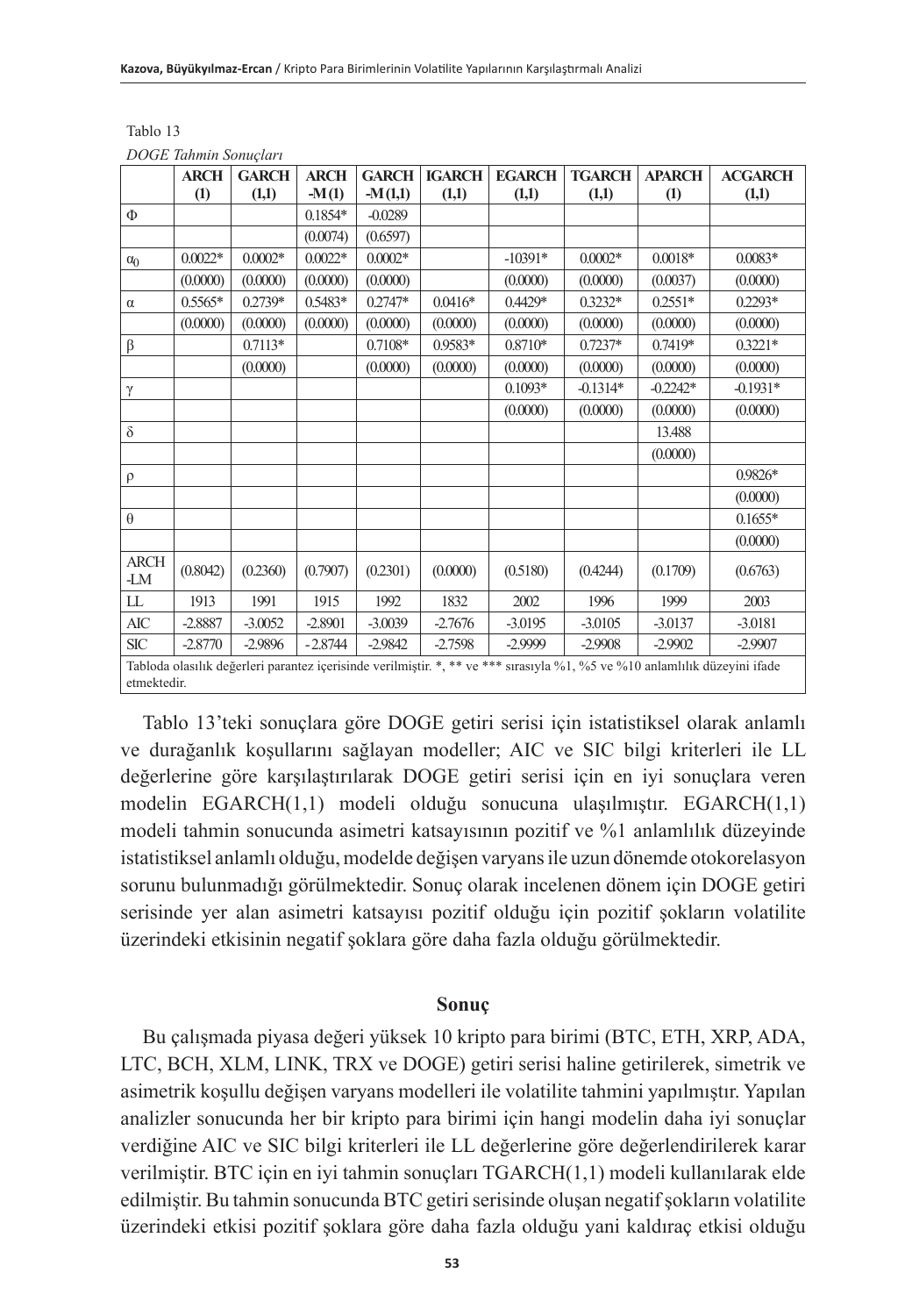anlaşılmıştır. ETH için en iyi tahmin sonuçları ACGARCH(1,1) modeli kullanılarak elde edilmiştir. Bu tahmin sonucunda ETH getiri serisinde oluşan pozitif şokların volatilite üzerindeki etkisinin daha fazla olduğu anlaşılmıştır. XRP için en iyi tahmin sonuçları TGARCH(1,1) modeli kullanılarak elde edilmiştir. Bu tahmin sonucunda XRP getiri serisinde oluşan pozitif şokların volatilite üzerindeki etkisinin daha fazla olduğu anlaşılmıştır. ADA için en iyi tahmin sonuçları EGARCH(1,1) modeli kullanılarak elde edilmiştir. Bu tahmin sonucunda ADA getiri serisinde oluşan negatif şokların volatilite üzerindeki etkisi pozitif şoklara göre daha fazla olduğu yani kaldıraç etkisi olduğu anlaşılmıştır. LTC için en iyi tahmin sonuçları TGARCH(1,1) modeli kullanılarak elde edilmiştir. Bu tahmin sonucunda LTC getiri serisinde oluşan pozitif şokların volatilite üzerindeki etkisinin daha fazla olduğu anlaşılmıştır. BCH için en iyi tahmin sonuçları EGARCH(1,1) modeli kullanılarak elde edilmiştir. Bu tahmin sonucunda BCH getiri serisinde oluşan pozitif şokların volatilite üzerindeki etkisinin daha fazla olduğu anlaşılmıştır. LINK için en iyi tahmin sonuçları EGARCH(1,1) modeli kullanılarak elde edilmiştir. Bu tahmin sonucunda LINK getiri serisinde oluşan negatif şokların volatilite üzerindeki etkisi pozitif şoklara göre daha fazla olduğu yani kaldıraç etkisi olduğu anlaşılmıştır. XLM için en iyi tahmin sonuçları ACGARCH(1,1) modeli kullanılarak elde edilmiştir. Bu tahmin sonucunda XLM getiri serisinde oluşan pozitif şokların volatilite üzerindeki etkisinin daha fazla olduğu anlaşılmıştır. TRX için en iyi tahmin sonuçları EGARCH(1,1) modeli kullanılarak elde edilmiştir. Bu tahmin sonucunda TRX getiri serisinde oluşan pozitif şokların volatilite üzerindeki etkisi negatif şoklara göre daha fazla olduğu anlaşılmıştır. DOGE için en iyi tahmin sonuçları EGARCH(1,1) modeli kullanılarak elde edilmiştir. Bu tahmin sonucunda DOGE getiri serisinde oluşan pozitif şokların volatilite üzerindeki etkisinin daha fazla olduğu anlaşılmıştır. Yapılan analizler neticesinde AIC ve SIC bilgi kriterleri ile LL değerlerine göre incelenen kripto para birimleri için asimetrik koşullu değişen varyans modelleri, simetrik koşullu değişen varyans modellerine göre daha iyi sonuçlar verdiği görülmüştür. Kullanılan asimetrik koşullu değişen varyans modellerinden sırasıyla; EGARCH(1,1), TGARCH(1,1) ve ACGARCH(1,1) modelleri kullanılarak daha iyi sonuçlar elde edilmiştir. Sonuç olarak BTC, ADA ve LINK getiri serilerinde oluşan negatif şokların volatilite üzerindeki etkisinin daha fazla olduğu ETH, XRP, LTC, BCH, XLM, TRX ve DOGE getiri serilerinde ise oluşan pozitif şokların volatilite üzerindeki etkisinin daha fazla olduğu belirlenmiştir. COVID-19 salgını etkisiyle birlikte piyasalarda yaşanan olumsuzluklar ve özellikle enflasyon oranlarının yükselmesi gibi sebeplerden dolayı kripto para birimlerine olan ilgi ve yatırım artmıştır. Ancak her ne kadar toplam arzı sınırlı olan kripto para birimleri enflasyona karşı koruduğu düşünülsede kripto paraların volatiliteleri farklı sebeplerden ötürü oldukça yüksektir. Bu bağlamda kripto paraların yatırım aracı olarak kullanılması durumunda yüksek volatilite ve volatilitedeki asimetrik etkiler göz ardı edilmemelidir.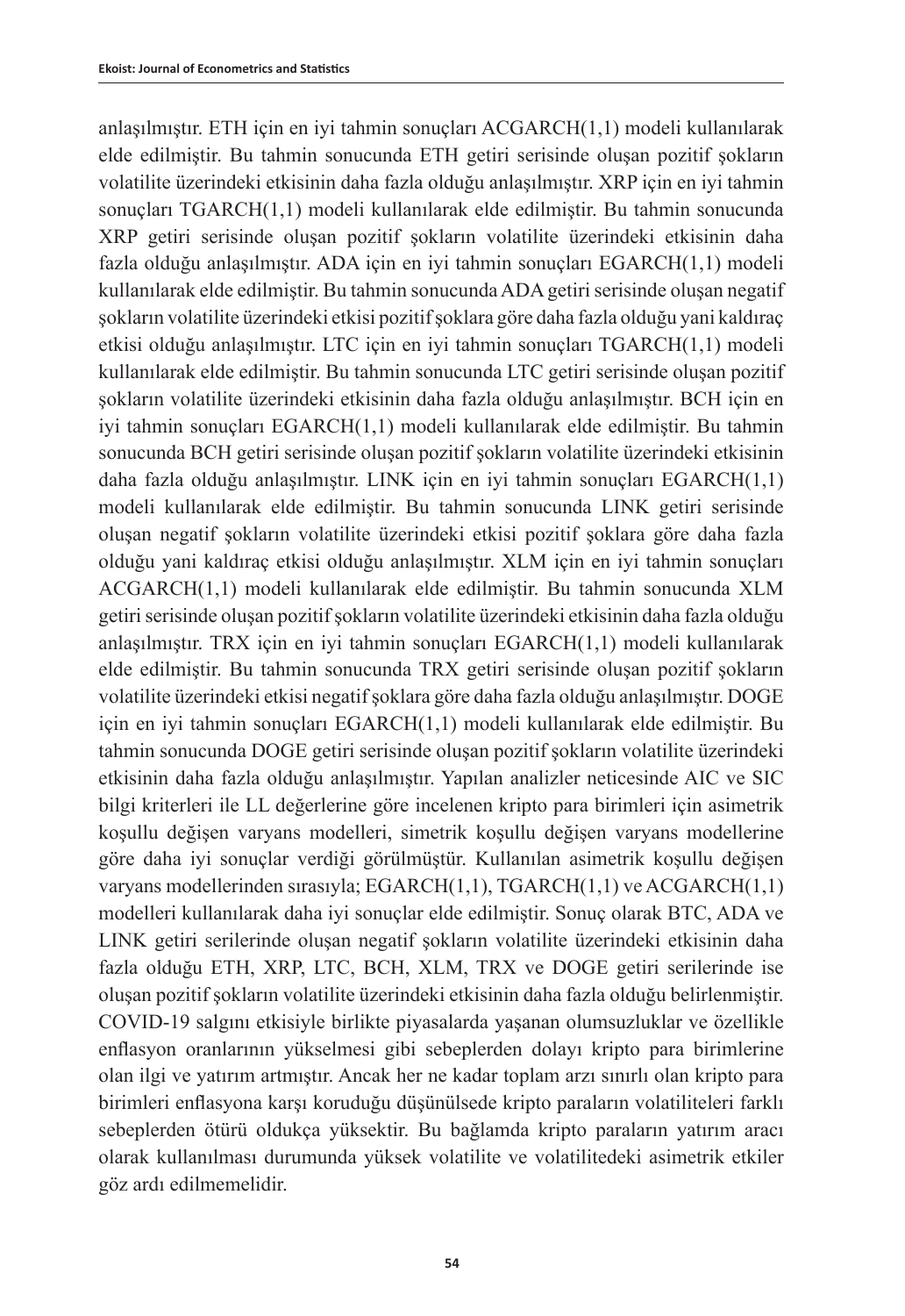**Hakem Değerlendirmesi:** Dış bağımsız.

**Çıkar Çatışması:** Yazar çıkar çatışması bildirmemiştir.

**Finansal Destek:** Yazar bu çalışma için finansal destek almadığını beyan etmiştir.

**Yazar Katkısı:** Çalışma Konsepti/Tasarımı: F.K.; Veri Toplama: F.K.; Veri Analizi /Yorumlama: F.K., A.B.E.; Yazı Taslağı: F.K., A.B.E; İçeriğin Eleştirel İncelemesi: F.K., A.B.E.; Son Onay ve Sorumluluk: F.K., A.B.E.

**Peer-review:** Externally peer-reviewed.

**Conflict of Interest:** The author has no conflict of interest to declare.

**Grant Support:** The author declared that this study has received no financial support.

**Author Contributions:** Conception/Design of study: F.K.; Data Acquisition: F.K.; Data Analysis/Interpretation: F.K., A.B.E.; Drafting Manuscript: F.K., A.B.E.; Critical Revision of Manuscript: F.K., A.B.E.; Final Approval and Accountability: F.K., A.B.E.

## **Kaynakça/References**

- Bollerslev, T. (1986). Generalized Autoregressıve Conditional. *Journal of Econometrics* 31, 307- 327. https://doi.org/10.1016/0304-4076(86)90063-1
- Bollerslev, T., Chou, R. Y., ve Kroner, K. F. (1992). ARCH modeling in finance: A review of the theory and empirical evidence. *Journal of econometrics*, 52(1-2), 5-59.
- Chu, J., Chan, S., Nadarajah, S., ve Osterrieder, J. (2017). GARCH modelling of cryptocurrencies. *Journal of Risk and Financial Management*, 10(4), 17. https://doi.org/10.3390/ jrfm10040017
- Çelik, İ., ve Kahyaoğlu, S. B. (ed.). (2021). *Finansal Zaman Serisi Analizi Finansçılar İçin Temel Yaklaşımlar*. Gazi Kitabevi, Ankara.
- Çil, N. (2018). *Finansal Ekonometri*. Der Yayınları, İstanbul.
- Dai, H. N., Zheng, Z., ve Zhang, Y. (2019). Blockchain for Internet of Things: A survey. *IEEE Internet of Things Journal*, 6(5), 8076-8094. DOI: 10.1109/JIOT.2019.2920987
- Demirel, B., Bozdağ, E. G., ve İnci, A. G. (2008). *Döviz Kurlarındaki Dalgalanmaların Gelen Turist Sayısına Etkisi; Türkiye Örneği*. DEU Ulusal İktisat Kongresi. İzmir.
- Ding, Z., Granger, C. W., ve Engle, R. F. (1993). A Long Memory Property Of Stock Market Returns and A New Model. *Journal Of Empirical Finance*, 1(1), 83-106. https://doi.org/10.1016/0927- 5398(93)90006-D
- Dyhrberg, A. H. (2016). Bitcoin, Gold and The Dollar–A GARCH Volatility Analysis. *Finance Research Letters*, 16, 85-92. https://doi.org/10.1016/j.frl.2015.10.008
- Enders, W. (2014). *Applied Econometric Time Series.* (Fourth edition) Wiley, University of Alabama.
- Engle, R. F., Lilien, D. M., ve Robins, R. P. (1987). Estimating Time Varying Risk Premia in The Term Structure: The ARCH-M Model. Econometrica: *Journal of The Econometric Society*, 391- 407. https://doi.org/10.2307/1913242
- Engle, R. F., ve Bollerslev, T. (1986). Modelling The Persistence of Conditional Variances. *Econometric Reviews*, 5(1), 1-50. https://doi.org/10.1080/07474938608800095
- Engle, R.F., (1982). "Autoregressive Conditional Heteroscedasticity with Estimates of the Variance of United Kingdom Inflation," *Econometrica Journal of The Econometric Society*, vol. 50(4), pp. 987-1007. https://doi.org/10.2307/1912773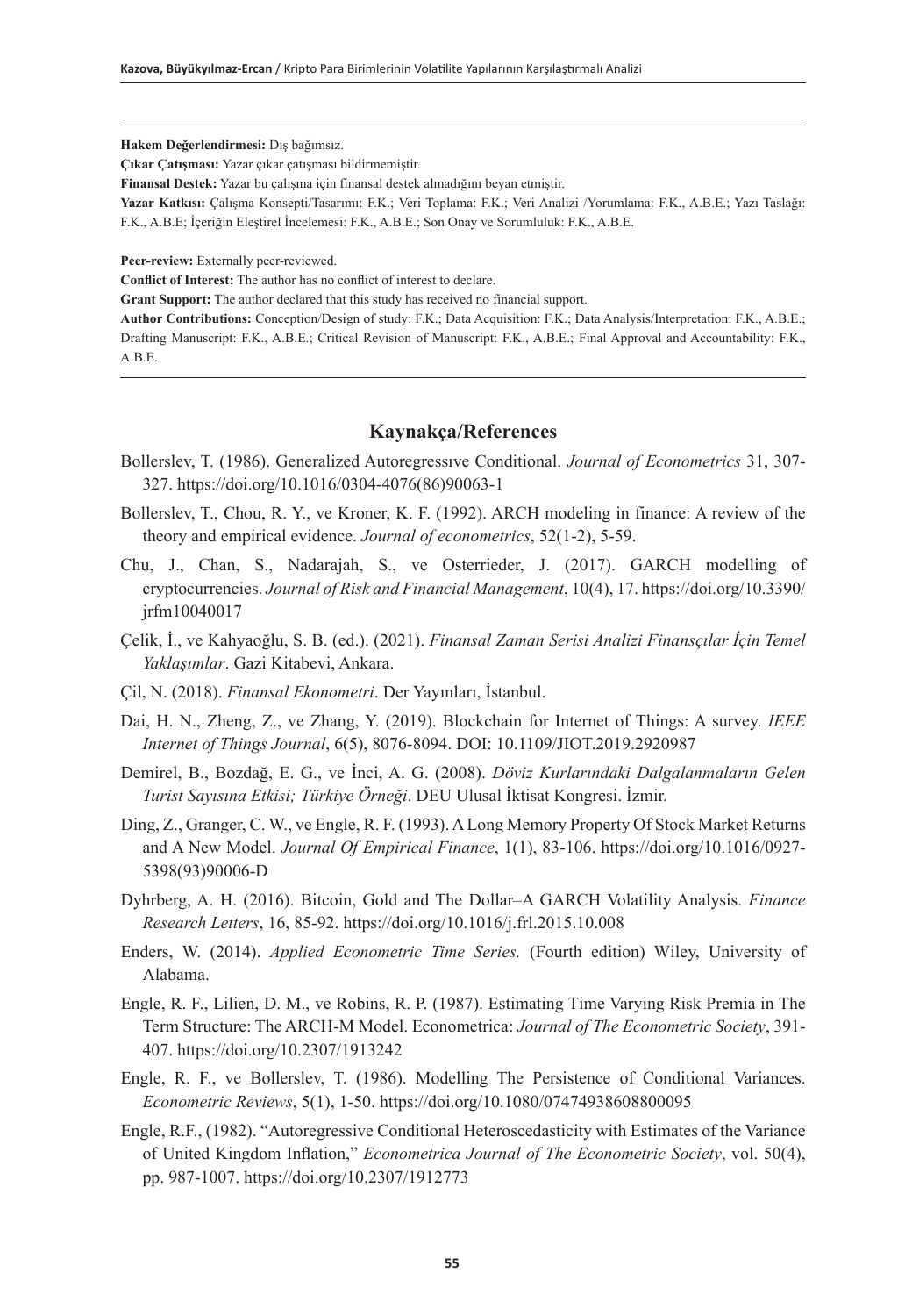- Ertuğrul, M. (2019). Kripto Paralarin Volatilite Dinamiklerinin İncelenmesi: GARCH Modelleri Üzerine Bir Uygulama. *Yönetim ve Ekonomi Araştırmaları Dergisi*, 17(4), 59-71. https://doi. org/10.11611/yead.555713
- Ghalanos, A. (2020). *Introduction To The Rugarch Package*. (Version 1.3-1). Manuscript, Accessed, 11. http://cran. r-project. org/web/packages/rugarch.
- Glosten, L. R., Jagannathan, R., ve Runkle, D. E. (1993). On The Relation Between The Expected Value And The Volatility of The Nominal Excess Return on Stocks. *The Journal of Finance*, 48(5), 1779-1801. https://doi.org/10.1111/j.1540-6261.1993.tb05128.x
- Güriş, S., ve Çağlayan, E. (2013) *Ekonometri Temel Kavramlar*, Der Yayınları, İstanbul
- Hamilton, J. (1994). *Time Series Analysis*, Princeton University Press: Princeton, New Jersey.
- Harvey, A., ve Sucarrat, G. (2014). EGARCH Models With Fat Tails, Skewness and Leverage. *Computational Statistics ve Data Analysis*, 76, 320-338. https://doi.org/10.1016/j. csda.2013.09.022
- Katsiampa, P. (2017). A comparison of GARCH models. *Economics Letters*, 158, 3-6. https://doi. org/10.1016/j.econlet.2017.06.023
- Kayral, İ. E. (2020). En Yüksek Piyasa Değerine Sahip Üç Kripto Paranın Volatilitelerinin Tahmin Edilmesi. *Finansal Araştırmalar ve Çalışmalar Dergisi*, 12(22), 152-168.
- Lee, Gary G. J. and Engle, Robert F., (1993) A Permanent and Transitory Component Model of Stock Return Volatility. Available at SSRN: https://ssrn.com/abstract=5848 (Erişim Tarihi: 20.04.2021). Available at SSRN: https://ssrn.com/abstract=5848
- Liu, W., ve Morley, B. (2009). Volatility forecasting in the hang seng index using the GARCH approach. *Asia-Pacific Financial Markets*, 16(1), 51-63. https://doi.org/10.1007/s10690-009- 9086-4
- Mandelbrot, B. B. (1963). The variation of certain speculative prices. *In Fractals and Scaling in Finance* (pp. 371-418). Springer, New York, NY. https://doi.org/10.1007/978-1-4757-2763-0\_14
- Mapa, ve Dennis, S. (2004). A Forecast Comparison of Financial Volatility Models: GARCH(1,1) Is Not Enough.*The Philippine Statistician*, Vol. 53, 1-10. https://mpra.ub.uni-muenchen.de/id/ eprint/21028
- Markowitz, H. (1952). Potfolio Selection. *The Journal of Finance* Vol. 7 No.1, 77-91.
- Merton, R. C. (1980). On Estimating The Expected Return on The Market: An Exploratory İnvestigation. *Journal of Financial Economics*, 8(4), 323-361. https://doi.org/10.1016/0304- 405X(80)90007-0
- Nakamoto, S. (2008). *Bitcoin: Apeer-To-Peer Elecktronic Cash System*. https://bitcoin.org/bitcoin. pdf (Erişim Tarihi: 20.04.2021).
- Narayan, P. K., ve Narayan, S. (2007). Modelling Oil Price Volatility. *Energy Policy* 35, 6549– 6553. https://doi.org/10.1016/j.enpol.2007.07.020
- Nelson, D. B. (1991). Conditional heteroskedasticity in asset returns: A new approach. *Econometrica: Journal of the Econometric Society*, 347-370. https://doi.org/10.2307/2938260
- Nelson, D. B., ve Cao, C. Q. (1992). Inequality constraints in the univariate GARCH model. *Journal of Business ve Economic Statistics*, 10(2), 229-235.
- Poon, S. H. (2005). *A practical Guide to Forecasting Financial Market Volatility*. Jhon Wiley ve Sons. England.
- Söylemez, Y. (2020). Genelleştirilmiş Otoregresif Koşullu Değişen Varyans Modelleri ile Bitcoin Volatilitesinin Analizi. *İşletme Araştırmaları Dergisi*, 12(2), 1322-1333